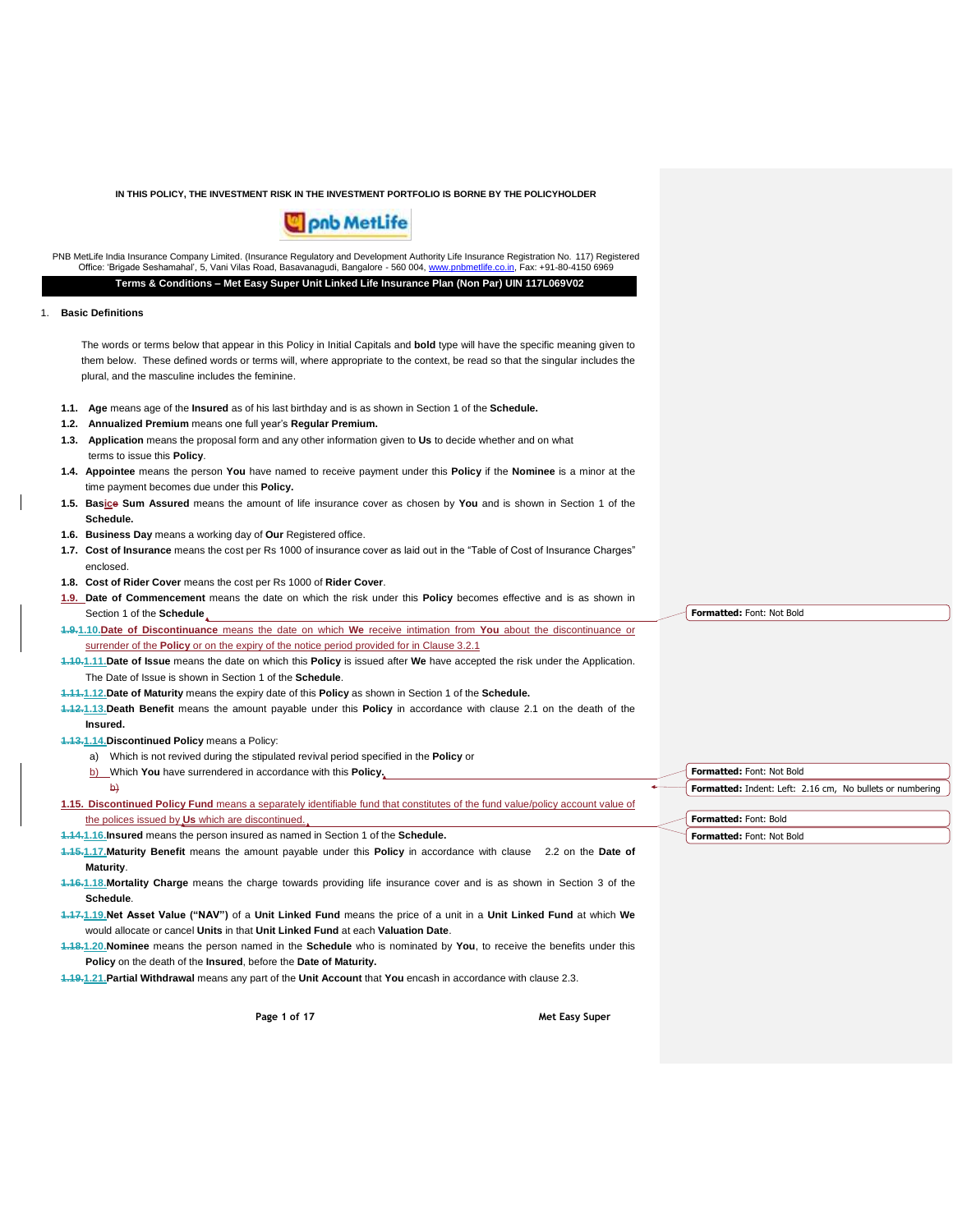**1.20.1.22.Policy** means this document, any endorsements issued by **Us**, the **Schedule** and the **Application**.

- **1.21.1.23.Policy Anniversary** means the date immediately following completion of the first **Policy Year** and the same date every year **thereafter** until the **Date of Maturity**
- **1.22.1.24.Policy Charges** means the charges shown in Section 3 of the **Schedule. Policy Charges** are applicable and will be determined in the manner shown in Section 3 of the **Schedule** subject to the terms and conditions of the **Policy.**
- **1.23.1.25.Policy Month** means the one month period between the **Date of Commencement** and every subsequent month thereafter until the **Date of Maturity.**
- **1.24.1.26.Policy Term** means the period between the **Date of Commencement** and the **Date of Maturity**. The duration of the **Rider Cover**, if opted, is specified in Section 1 of the **Schedule** and it may cease prior to the **Date of Maturity**.
- **1.25.1.27.Policy Year** refers to the one year period between the **Date of Commencement** and every subsequent year thereafter until the **Date of Maturity.**
- **1.26.1.28.Premium Payment Term** means the period for which the premiums are payable and is as shown in the Section 1 of the **Schedule.**
- **1.27.1.29.Regular Premium** refers to the amount which **You** must pay in accordance to the frequency as specified in the **Schedule** for the **Base Sum Assured** during the **Premium Payment Term** and is as shown in Section 1 of the **Schedule.**
- **1.28.1.30.Regular Premium Fund Value** means the total number of **Units** in the **Regular Premium Unit Account** of this **Policy** multiplied by the **Net Asset Value** as at the **Relevant Date.**
- **1.29.1.31.Regular Premium Unit Account** means Your **Unit Account** pertaining to the **Regular Premium**.

#### **1.30.1.32.Relevant Date means** :

1.30.1.1.32.1.**Our** date of receipt of **Your** written notice/request for switches, **Partial Withdrawal**, surrender or termination of the **Policy**, or a free-look cancellation, Policy loan request and Policy loan repay

1.30.2.1.32.2.**Our** date of receipt of notice of the death of the **Insured** in the case of a **Death Benefit** claim.

1.30.3.1.32.3.The **Date of Maturity** in the case of a **Maturity Benefit** claim.

The rules in this regard are as follows:

- If the request is received before 15.00 hours on a **Business Day**, the corresponding **Valuation Date** is the same **Business Day**.
- If the request is received after 15.00 hours on a **Business Day**, the corresponding **Valuation Date** is the next **Business Day**.
- **1.31.1.33.Rider** means the additional benefit as described therein which **You** have chosen over and above the **Base Sum Assured**

**1.32.1.34.Rider Cover** means the amount of coverage under the **Rider** chosen by **You** as shown in Section 1 of the **Schedule**

- **1.33.1.35.Rider charges** means the amount that will be deducted from **Your Regular Premium Fund Value** over and above mortality charges
- **1.34.1.36.Schedule** means the schedule **We** issue along with any annexure, unit statement, tables or endorsements attached to it from time to time
- **1.35.1.37.Unit Linked Fund** means a separately identifiable investment-linked fund set up and managed by **Us** for the purpose of achieving the objectives of the fund. The **Unit Linked Funds** available under this **Policy** are mentioned in Section 2 of the **Schedule**
- **1.36.1.38.Unit** means a notional and proportionate part of the **Regular Premium Unit Account** created upon the allocation of **Regular Premium**
- **1.37.1.39. Unit Account** means the notional accounts that **We** administer in which **Your Unit**s pertaining to **Regular Premium** are allocated or redeemed.
- **1.38.1.40.Valuation Date** means the date on which the assets to which a **Unit Linked Fund** is/are referenced, are valued and the date on which **NAV (s)** is**/** are determined.
- **1.39.1.41.We**, **Us** or **Our** means PNB MetLife India Insurance Company Limited.
- **1.40.1.42.You** or **Your** means the Policyholder, as named in Section 1 of the **Schedule**

**Page 2 of 17 Met Easy Super**

**Formatted:** Font: Not Bold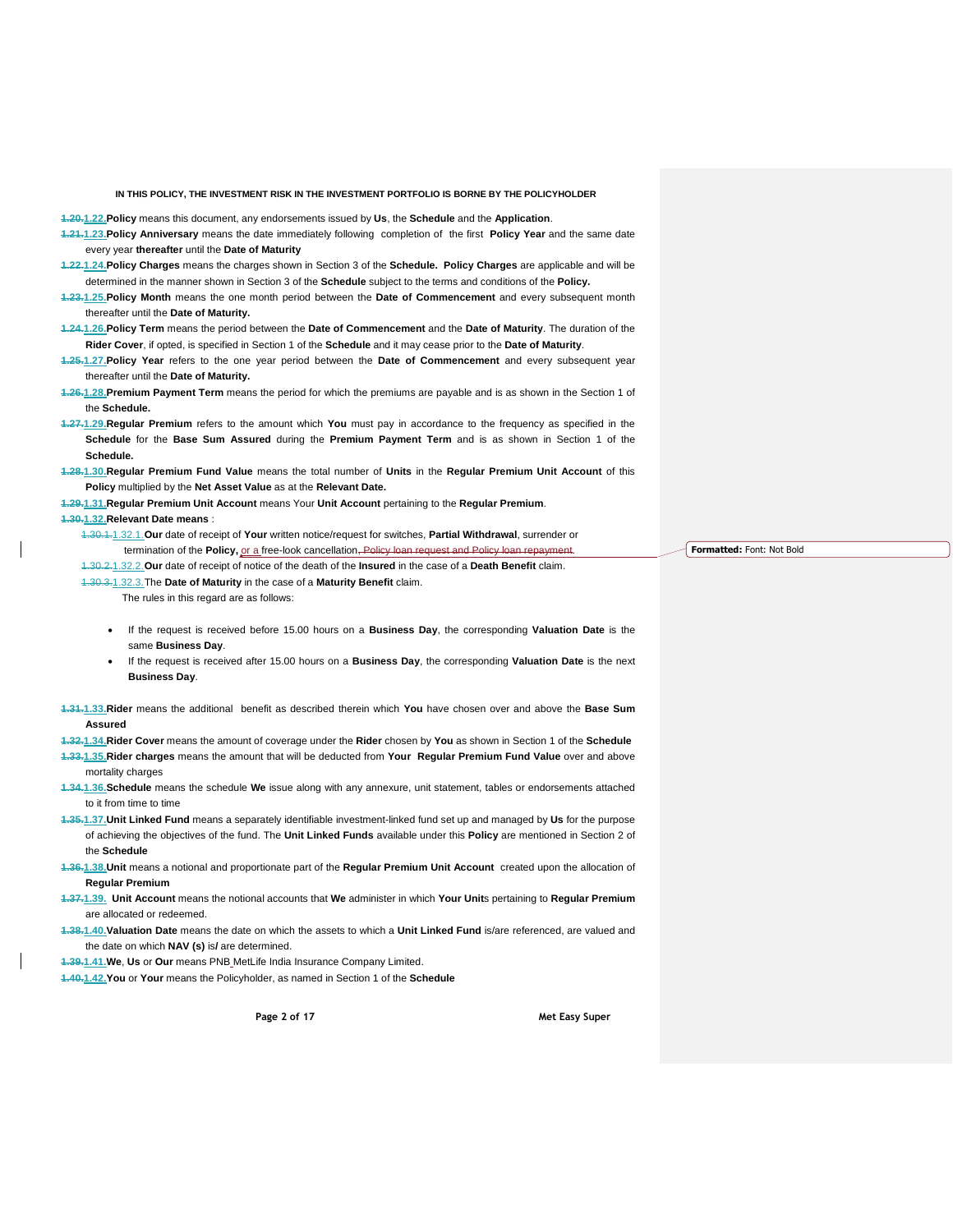## **2. Policy Benefits**

Met Easy Super is the name of the product offered by us under this **Policy**. It is a non-participating unit linked life insurance plan, which matures on the **Date of Maturity**. **Your Policy** provides the following benefits:

### **2.1. Death Benefit**

- **2.1.1.** If the **Insured** dies before attaining Age 60 during the **Policy Term** and while the **Policy** is in force, then **We** will pay **You** or the **Nominee** the highest of:
	- (a) The **Regular Premium Fund Value** as on the **Relevant Date;** or
	- (b) The **Base Sum Assured,** less any and all **Partial Withdrawals** made from the **Regular Premium Unit Account** in the 24 months immediately preceding the **Insured's** death; or
	- (c) 105% of the total **Regular Premiums** received under the **Policy**.
- **2.1.2.** If the **Insured** dies after attaining Age 60 during the **Policy Term** and while the **Policy** is in force then
	- **We** will pay **You** or the **Nominee** the highest of:
	- (a) The **Regular Premium Fund Value** as on the **Relevant Date;** or
	- (b) The **Base Sum Assured** less the higher of:
		- (i) all **Partial Withdrawals** made from the **Regular Premium Unit Account** in the 24 months immediately preceding the **Insured's** death; or
		- (ii) all **Partial Withdrawals** made from the **Regular Premium Unit Account** after the **Insured**
			- having attained the age of 60; or
	- (c) 105% of the total Regular Premiums received under the **Policy**.

## **Accidental Death Benefit Rider** (UIN: 117A011V01)

 If **You** have opted for this **Rider** and the **Insured** dies due to an Accident as defined in the **Rider** terms and conditions, then **We** will pay the **Rider Cover** in addition to any payment due under the **Policy**.

## **2.2. Maturity Benefit**

If the **Insured** is alive on the **Date of Maturity** and the **Policy** is in force, then **We** will pay **You** the **Regular Premium Fund Value** as on the **Relevant Date. You** have the following options to choose from for receiving the **Maturity Benefit**:

#### **Settlement Option**

**You** may exercise one of the following Settlement Options by giving **Us** written notice at least 90 days before the **Date of Maturity** specifying which of the options **You** wish to exercise along with any information or documentation that **We** request:

(a) Receive the **Regular Premium Fund Value** as at the **Date of Maturity** in entirety.

**Page 3 of 17 Met Easy Super**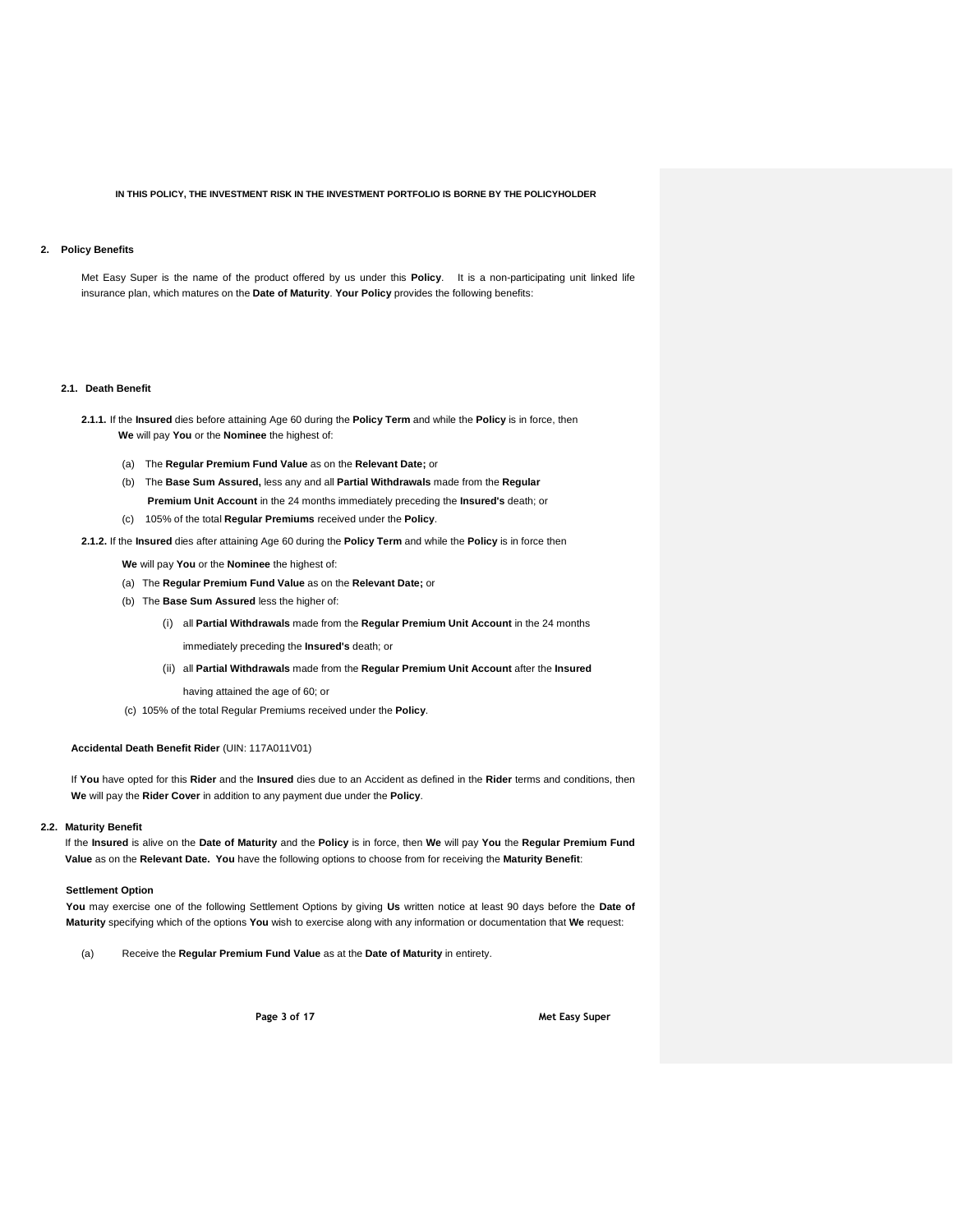- (b) Receive the **Regular Premium Fund Value** as at the **Date of Maturity** in equal installments at the regular intervals specified by **You,** in **Your** notice setting out **Your** Settlement Option, for a period not exceeding 5 calendar years from the **Date of Maturity**.
- (c) Receive a specified portion of the **Regular Premium Fund Value** as at the **Date of Maturity** on the **Date of Maturity** and receive the remainder of the **Regular Premium Fund Value** in equal installments at the regular intervals specified by **You,** in **Your** notice setting out **Your** Settlement Option, for a period not exceeding 5 calendar years from the **Date of Maturity**.

The default Settlement Option in case of non-receipt of the aforesaid notice shall be option (a).

You understand and agree that if the Settlement Option (b) or (c) is exercised, then:

- (a) all investment risks in the investment portfolio shall continue to be borne by **You**;
- (b) the Settlement Option shall be administered in accordance with **Our** rules as applicable from time to time. Currently, the minimum amount for each installment is 5% of the **Total Regular Premium Fund Value** and the maximum payment frequency is monthly;
- (c) no **Partial Withdrawals** or fund switches shall be allowed after the **Date of Maturity** even if the Settlement Option is in force;
- (d) **You** may terminate the **Policy** at any time when the Settlement Option is in force and **We** will pay the balance of the **Regular Premium Fund Value** as on the date of termination;
- (e) Only the **Fund Management Charges as** specified in the **Schedule** shall be levied when the Settlement Option is in force;

If the **Insured** dies after the **Date of Maturity** but before the end of the term of the Settlement Option, only the balance of the **Regular Premium Fund Value** as on the **Relevant Date** shall be payable and the **Policy** shall immediately and automatically terminate.

## **2.3 Partial Withdrawals**

After the completion of the first 5 **Policy Years** if the **Policy** is in force, all due **Regular Premium** has been received in full ,**You** may make a **Partial Withdrawal** by giving **Us** a written request specifying the amount of the proposed **Partial Withdrawal** provided that:

**2.3.1.**The proposed **Partial Withdrawal** amount is not less than Rs.5, 000.

- **2.3.2.** The **Regular Premium Fund Value** after any **Partial Withdrawal** should not be less than 120% of the **Annualized Premium**
- **2.3.3.** All requests for a **Partial Withdrawal** will be subject to **Our** approval and based on the rules of the applicable **Unit Linked Funds**.
- **2.3.4.** Only one (1) **Partial Withdrawal** in any **Policy Year** from the **Regular Premium Unit Account** will be free of charge. For any other **Partial Withdrawal** in that **Policy Year**, the Partial Withdrawal Charge specified in Section 3 of the **Schedule** shall be applicable.
- **2.3.5.** All **Partial Withdrawals** will be affected by cancelling **Units** from the **Regular Premium Unit Account**.

## **3. Premium/Sum Assured Provisions**

.

 **You** are required to pay the premiums on the due dates during the **Premium Payment Term** .

#### **3.1. Regular Premium/Rider Premium** (if opted for)

1.1.1.3.1.1 **You** must pay the amount of **Regular Premium** as shown in section 1 of the **Schedule** on or before its due date. **Regular Premiums** received before the due date shall be credited to **Your Policy** only on the due date**.** If **You** have

**Page 4 of 17 Met Easy Super**

**Formatted:** Font: Bold

**Formatted:** Indent: Left: 1.27 cm, No bullets or numbering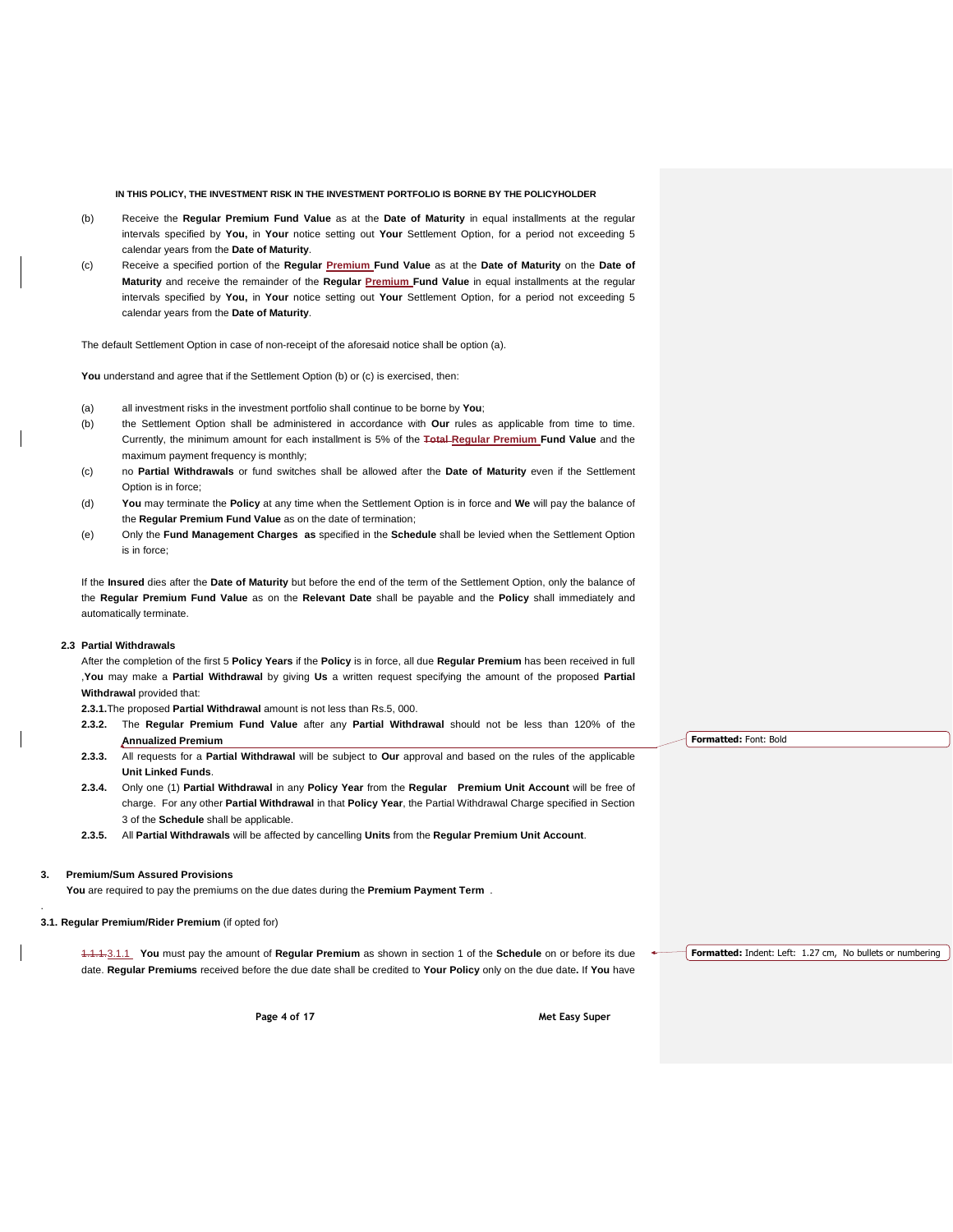chosen a **Rider Cover**, then the charges towards the **Rider Cover** will be recovered by way of unit deduction. No additional premium is required to be paid towards **Rider Cover.**

1.1.2.3.1.2 **Section 1** of the **Schedule** shows the **Premium Payment Term** chosen by **You**. All taxes cess, surcharge and other levies, whether existing now or introduced in the future, will be levied, as and when applicable, on the premiums or on any charges as applicable, to be paid by **You** or recovered by way of unit deduction.

1.1.3. **You may change** the fr**e**quency of premium payment by givi**ng Us wri**tten notice**.** The revised frequency shall only be applicable once **We** have approved the same by issuing an endorsemen**t t**o the **Schedule** and from next monthly **Policy Anniversary.**

1.1.4.**3.1.3 All amou**nts payable to **Us** or by **Us** shall be paid in Indian Rupees and will be payable or paid at **Our** Corporate Office, Registered Office, Regional Office or any other office.

#### 3.2. **Premium Discontinuance & reinstatement**

|        |                                                                                                                                                                                                                                                                                                   | <b>Formatted:</b> List Paragraph, Outline numbered + Level: $3 +$<br>Numbering Style: 1, 2, 3,  + Start at: $1 +$ Alignment: Left +<br>Aligned at: $0 \text{ cm} + \text{Indent at: } 1.27 \text{ cm}$                   |            |
|--------|---------------------------------------------------------------------------------------------------------------------------------------------------------------------------------------------------------------------------------------------------------------------------------------------------|--------------------------------------------------------------------------------------------------------------------------------------------------------------------------------------------------------------------------|------------|
|        | 3.2. Premium Discontinuance & reinstatement                                                                                                                                                                                                                                                       | <b>Formatted</b>                                                                                                                                                                                                         |            |
|        | 3.2.1. If the Regular Premium is not received by the expiry of the Grace Period, We will, within 15 (Fifteen) days of the expiry of the $\eta$                                                                                                                                                    | <b>Formatted</b>                                                                                                                                                                                                         | $\ddotsc$  |
|        | Grace Period, give a written notice to You to exercise one of the following options in writing within 30 (Thirty) days of the                                                                                                                                                                     | <b>Formatted</b>                                                                                                                                                                                                         |            |
|        | receipt of such notice ("Notice Period"):<br>a) Revive the Policy within 2 years from the Date of Discontinuance ("Revival Period");<br>b) Complete withdrawal (i.e. surrender) of the <b>Policy</b> without any risk cover.                                                                      | Formatted: List Paragraph, Indent: Left: 0 cm, Hanging:<br>0.95 cm, Outline numbered + Level: $3 +$ Numbering Style: 1,<br>2, 3,  + Start at: $1 +$ Alignment: Left + Aligned at: 0 cm +<br>Indent at: 1.27 cm           |            |
|        | 3.2.2. If the complete withdrawal option is exercised by <b>You</b> the provisions as mentioned in clause 3.3.2 relating to surrender of the<br>Policy prior to expiry of the 5th Policy Year ("Lock in Period") will become applicable.                                                          | Formatted: List Paragraph, Indent: Left: 0 cm, Hanging:<br>0.95 cm, Outline numbered + Level: $3 +$ Numbering Style: 1,<br>2, 3,  + Start at: $1 +$ Alignment: Left + Aligned at: 0 cm +<br>Indent at: 1.27 cm           |            |
|        | 3.2.3. If You do not exercise any of the above options during the Notice Period. You will be deemed to have completely withdrawn<br>from the <b>Policy</b> and the provisions as mentioned in clause 3.3.2 shall apply.                                                                           | <b>Formatted</b>                                                                                                                                                                                                         |            |
| 3.2.4. | During the period up to the Date of Discontinuance, the risk cover will continue and all Charges under the <b>Policy</b> will continue <<br>to apply.                                                                                                                                             | Formatted: List Paragraph, Outline numbered + Level: 3 +<br>Numbering Style: 1, 2, 3,  + Start at: 1 + Alignment: Left +<br>Aligned at: 0 cm + Indent at: 1.27 cm                                                        |            |
|        |                                                                                                                                                                                                                                                                                                   | <b>Formatted</b>                                                                                                                                                                                                         |            |
| 3.2.5. | If You have either:<br>Exercised the option to revive the <b>Policy</b> within the Revival Period; or                                                                                                                                                                                             | Formatted: List Paragraph, Outline numbered + Level: 3 +<br>Numbering Style: 1, 2, 3,  + Start at: $1 +$ Alignment: Left +<br>Aligned at: 0 cm + Indent at: 1.27 cm                                                      |            |
|        | Exercised the option to completely withdraw from the <b>Policy</b> or                                                                                                                                                                                                                             | <b>Formatted</b>                                                                                                                                                                                                         | $\dddotsc$ |
|        | iii. Not paid the due Regular Premium by the expiry of the Notice Period and not exercised any of the options mentioned                                                                                                                                                                           | <b>Formatted</b>                                                                                                                                                                                                         |            |
|        | above.                                                                                                                                                                                                                                                                                            | <b>Formatted</b>                                                                                                                                                                                                         |            |
|        |                                                                                                                                                                                                                                                                                                   | <b>Formatted</b>                                                                                                                                                                                                         |            |
|        | then, on the Date of Discontinuance, We will credit the Regular Premium Fund Value, by creation of Units, into the<br>Discontinuance Policy Fund after deducting applicable Discontinuance/Surrender Charges. The risk cover under the Policy                                                     | Formatted: Font: (Default) Arial, 9 pt, English (United                                                                                                                                                                  |            |
|        | will cease and no further Charges will be levied by Us other than the Fund Management Charge applicable on the<br><b>Discontinuance Policy Fund.</b><br>3.2.6. On the expiry of the Lock in Period, We will close the Unit Account and the value of Units in the Discontinuance Policy Fund as ** | Formatted: List Paragraph, Indent: Left: 0 cm, Hanging:<br>0.95 cm, Outline numbered + Level: $3 +$ Numbering Style: 1,<br>2, 3,  + Start at: $1 +$ Alignment: Left + Aligned at: 0 cm +<br>Indent at: $1.27 \text{ cm}$ |            |
|        | at that date shall be paid to You, unless You have exercised the option to revive the <b>Policy</b> within the Revival Period,                                                                                                                                                                    | <b>Formatted</b>                                                                                                                                                                                                         |            |
|        | 3.2.7. If You have chosen in writing the option to revive the Policy within the Revival Period, You may exercise any of the following                                                                                                                                                             | Formatted: Font: (Default) Arial, 9 pt                                                                                                                                                                                   |            |
|        | options in writing during the Revival Period:<br>(a) Revive the <b>Policy</b> :                                                                                                                                                                                                                   | Formatted: List Paragraph, Indent: Left: 0 cm, Hanging:<br>0.95 cm, Outline numbered + Level: $3 +$ Numbering Style: 1,<br>2, 3,  + Start at: $1 +$ Alignment: Left + Aligned at: 0 cm +<br>Indent at: 1.27 cm           |            |
|        | Revive the <b>Policy</b> , subject to the following conditions:                                                                                                                                                                                                                                   | <b>Formatted</b>                                                                                                                                                                                                         | ᠊          |
|        | You give Us a written request to revive the Policy: and                                                                                                                                                                                                                                           | <b>Formatted</b>                                                                                                                                                                                                         | ᠊᠊᠊᠊       |
|        | You/Life Insured produce/s an evidence of insurability, at Your/his own cost, acceptable to Us as per Our board                                                                                                                                                                                   | <b>Formatted</b>                                                                                                                                                                                                         | Œ.,        |
|        | approved underwriting policy; and                                                                                                                                                                                                                                                                 | <b>Formatted</b>                                                                                                                                                                                                         | r          |
|        |                                                                                                                                                                                                                                                                                                   | <b>Formatted</b>                                                                                                                                                                                                         | ٠          |
|        | You pay Us all overdue Regular Premium in full.                                                                                                                                                                                                                                                   | <b>Formatted</b>                                                                                                                                                                                                         |            |
|        |                                                                                                                                                                                                                                                                                                   |                                                                                                                                                                                                                          |            |

**Page 5 of 17 Met Easy Super**

**Formatted:** Font: (Default) Arial, 9 pt

**Formatted:** Font: (Default) Arial, 9 pt

**Formatted**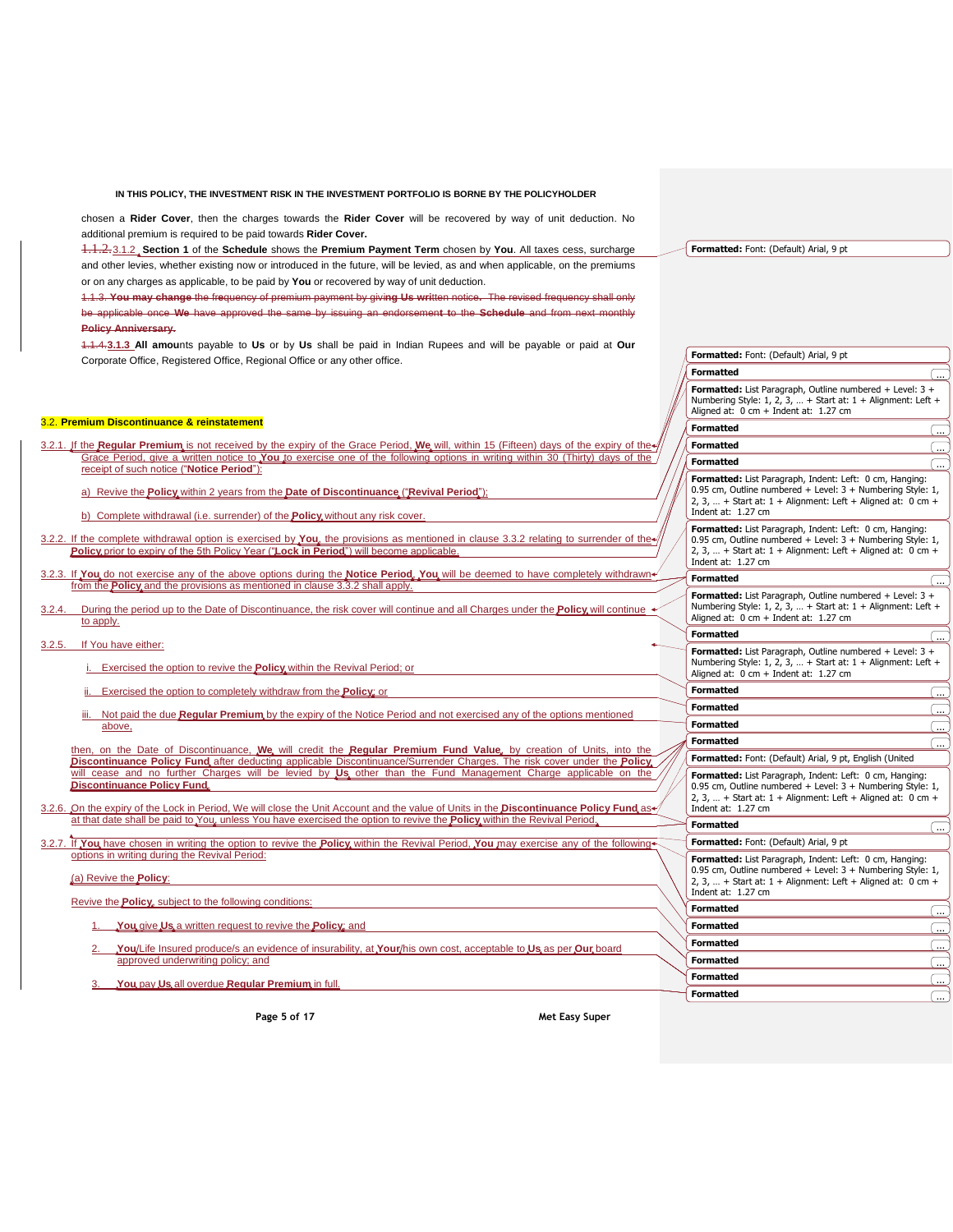| On revival, the insurance cover under the <b>Policy</b> as at the <b>Date of Discontinuance</b> will be restored, the funds against Your                                                                                                                                                                                                                                                                    | <b>Formatted</b>                                                                                                                                                                                                                        |                          |
|-------------------------------------------------------------------------------------------------------------------------------------------------------------------------------------------------------------------------------------------------------------------------------------------------------------------------------------------------------------------------------------------------------------|-----------------------------------------------------------------------------------------------------------------------------------------------------------------------------------------------------------------------------------------|--------------------------|
| Policy in the Discontinuance Policy shall be credited back to the Funds chosen by You. Discontinuance/Surrender Charges<br>deducted will also be added back to the Unit Account.                                                                                                                                                                                                                            |                                                                                                                                                                                                                                         |                          |
| The amount of Regular Premium paid on revival, less any Premium Allocation Charges attributable to the Regular Premium                                                                                                                                                                                                                                                                                      | <b>Formatted</b>                                                                                                                                                                                                                        |                          |
| paid on revival in accordance with the ratio in which the Regular Premium should be allocated in the Funds specified by You<br>will be used to purchase <b>Units</b> at the Unit Price as on the date of revival.                                                                                                                                                                                           |                                                                                                                                                                                                                                         |                          |
| An amount equal to the Policy Administration Charge falling due between the <b>Date of Discontinuance</b> and the date of revival<br>will be levied on revival by cancelling <b>Units</b> in the <b>Unit Account</b> at their Unit Price.                                                                                                                                                                   | <b>Formatted</b>                                                                                                                                                                                                                        | $\cdots$                 |
| (b) Complete Withdrawal from the <b>Policy</b> without any risk cover;                                                                                                                                                                                                                                                                                                                                      | <b>Formatted</b>                                                                                                                                                                                                                        |                          |
| If You exercise the option of complete withdrawal, then, on the date of surrender, the following shall be applicable:                                                                                                                                                                                                                                                                                       | <b>Formatted</b>                                                                                                                                                                                                                        | $\ddotsc$                |
| If the Lock in Period has not expired, the provisions relating to surrender of the <b>Policy</b> within the Lock in Period as per<br>clause 3.3.2 shall be applicable.                                                                                                                                                                                                                                      | <b>Formatted</b>                                                                                                                                                                                                                        |                          |
| If the Lock in Period has expired, the provisions relating to surrender of the <b>Policy</b> after the Lock in Period as per<br>clause 3.3.1 shall be applicable.                                                                                                                                                                                                                                           | <b>Formatted</b>                                                                                                                                                                                                                        | $\ddotsc$                |
| (c) Deemed Option:                                                                                                                                                                                                                                                                                                                                                                                          | <b>Formatted</b>                                                                                                                                                                                                                        |                          |
|                                                                                                                                                                                                                                                                                                                                                                                                             |                                                                                                                                                                                                                                         | $\ldots$                 |
| If You do not exercise any option during the Revival Period, then at the expiry of the later of the Revival Period or the Lock in<br>Period, You will be deemed to have completely withdrawn from the <b>Policy</b> and the provisions of Clause 3.3 shall apply.                                                                                                                                           | <b>Formatted</b>                                                                                                                                                                                                                        | $\cdots$                 |
| During the period up to the expiry of the Revival Period or the earlier exercise of any of the above options, the <b>Policy</b> will<br>continue to be in discontinuance mode with no risk cover and no Charges shall be levied by Us, other than the Fund                                                                                                                                                  | <b>Formatted</b>                                                                                                                                                                                                                        | $\overline{\mathbf{u}}$  |
| Discontinuance Charges deducted shall be added back to the said Fund Value if You have not exercised the complete<br>withdrawal option.<br>During the period of discontinuance of the <b>Policy</b> . You shall not be allowed to exercise switches or partial withdrawals.                                                                                                                                 | <b>Formatted</b>                                                                                                                                                                                                                        |                          |
| 3.2.8. Discontinuance of Payment of Regular Premium after the Lock in Period                                                                                                                                                                                                                                                                                                                                |                                                                                                                                                                                                                                         |                          |
|                                                                                                                                                                                                                                                                                                                                                                                                             | Formatted: Font: (Default) Arial, 9 pt, Not Bold                                                                                                                                                                                        |                          |
| of the Grace Period, give a written notice to You to exercise one of the following options in writing within 30 (Thirty) days of the<br>receipt of such notice ("Notice Period"):                                                                                                                                                                                                                           | Formatted: List Paragraph, Indent: Left: 0 cm, Hanging:<br>0.95 cm, Outline numbered + Level: 3 + Numbering Style: 1,<br>2, 3,  + Start at: $1 +$ Alignment: Left + Aligned at: 0 cm +<br>Indent at: 1.27 cm, Tab stops: Not at 1.27 cm |                          |
| Revive the <b>Policy</b> within the Revival Period:                                                                                                                                                                                                                                                                                                                                                         | <b>Formatted</b>                                                                                                                                                                                                                        |                          |
|                                                                                                                                                                                                                                                                                                                                                                                                             | Formatted: Font: (Default) Arial, 9 pt                                                                                                                                                                                                  | $\ddotsc$                |
| 3.2.8.1. If the Regular Premium is not received in full by the expiry of the Grace Period, We will, within 15 (Fifteen) days of the expiry<br>Complete withdrawal (surrender) of the <b>Policy</b> without any risk cover:<br>If the complete withdrawal option is exercised by You, the provisions relating to surrender of the Policy after the Lock in<br>Period as per Clause 3.3.1 will be applicable. | Formatted: List Paragraph, Outline numbered + Level: 4 +<br>Numbering Style: 1, 2, 3,  + Start at: $1 +$ Alignment: Left +<br>Aligned at: $0 \text{ cm} + \text{Indent at: } 1.27 \text{ cm}$                                           |                          |
|                                                                                                                                                                                                                                                                                                                                                                                                             | <b>Formatted</b>                                                                                                                                                                                                                        | $\cdots$                 |
| Convert the <b>Policy</b> into a Paid-Up Policy                                                                                                                                                                                                                                                                                                                                                             | <b>Formatted</b>                                                                                                                                                                                                                        | $\overline{\phantom{a}}$ |
| If You choose the paid up option, the Policy will continue without any further premiums payable till the end of the Policy                                                                                                                                                                                                                                                                                  | <b>Formatted</b>                                                                                                                                                                                                                        | .<br>.                   |
| Term and all applicable Charges will continue to be levied. In this case, the Basic Sum Assured will be reduced by the                                                                                                                                                                                                                                                                                      | <b>Formatted</b>                                                                                                                                                                                                                        | $\overline{\phantom{a}}$ |
| proportion of total Regular Premiums, received from You to the total Regular Premiums, payable during the Premium<br>Payment Term. This reduced Sum Assured is called the 'Paid up Sum Assured'.                                                                                                                                                                                                            | <b>Formatted</b>                                                                                                                                                                                                                        | $\left( \right)$         |
|                                                                                                                                                                                                                                                                                                                                                                                                             | <b>Formatted</b>                                                                                                                                                                                                                        | $\ddotsc$                |
| The <b>Policy</b> once converted to a Paid-Up Policy cannot subsequently be revived during the <b>Policy Term</b> ,                                                                                                                                                                                                                                                                                         | Formatted: Font: (Default) Arial, 9 pt, Not Bold                                                                                                                                                                                        |                          |
|                                                                                                                                                                                                                                                                                                                                                                                                             | <b>Formatted</b>                                                                                                                                                                                                                        |                          |
| withdrawn from the <b>Policy</b> and the surrender provisions after the Lock in Period as per clause 3.3.1 will be applicable.<br>During the period up to the Date of Discontinuance, the risk cover will continue and all Charges under the Policy will continue<br>to apply.                                                                                                                              | Formatted: List Paragraph, Outline numbered + Level: 4 +<br>Numbering Style: 1, 2, 3,  + Start at: $1 +$ Alignment: Left +<br>Aligned at: 0 cm + Indent at: 1.27 cm                                                                     |                          |
|                                                                                                                                                                                                                                                                                                                                                                                                             | <b>Formatted</b>                                                                                                                                                                                                                        |                          |
| 3.2.8.2. If You do not exercise any of the above options during the Notice Period, You will, by default, be deemed to have completely<br>If You have chosen in writing the option to revive the Policy within the Revival Period, You may exercise any of the following<br>options in writing during the Revival Period:                                                                                    | <b>Formatted</b>                                                                                                                                                                                                                        | $\overline{\mathbf{u}}$  |

**Page 6 of 17 Met Easy Super**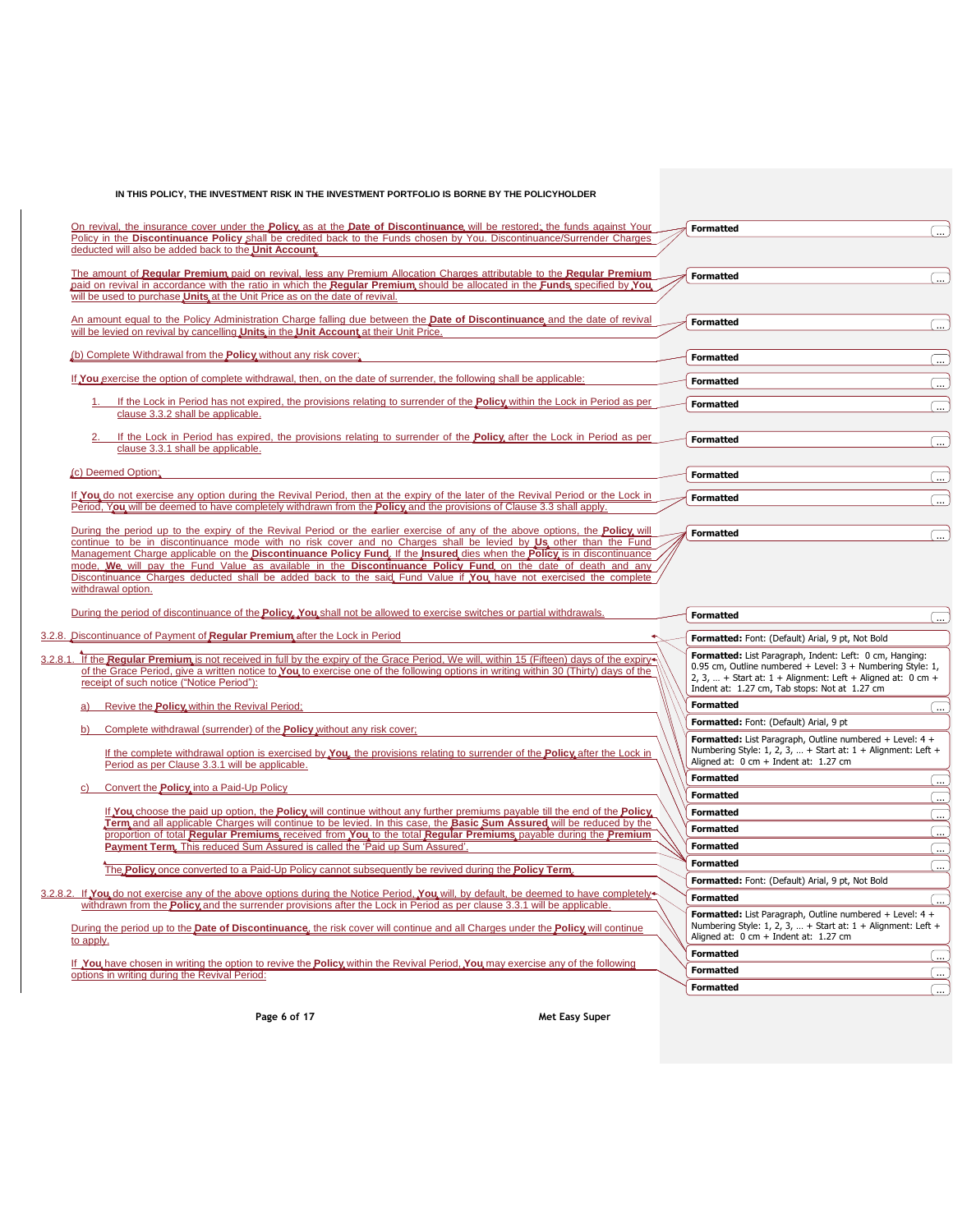|  | IN THIS POLICY. THE INVESTMENT RISK IN THE INVESTMENT PORTFOLIO IS BORNE BY THE POLICYHOLDER |
|--|----------------------------------------------------------------------------------------------|
|  |                                                                                              |

| (a) Revive the <b>Policy:</b>                                                                                                                                                                                                                                                                                                                                                                                                                                                                                                                                                                                                                                                                                                                                                                                                                                                                                                                                                                                         | <b>Formatted</b><br>$\ldots$ )                                                                                                                                                                    |
|-----------------------------------------------------------------------------------------------------------------------------------------------------------------------------------------------------------------------------------------------------------------------------------------------------------------------------------------------------------------------------------------------------------------------------------------------------------------------------------------------------------------------------------------------------------------------------------------------------------------------------------------------------------------------------------------------------------------------------------------------------------------------------------------------------------------------------------------------------------------------------------------------------------------------------------------------------------------------------------------------------------------------|---------------------------------------------------------------------------------------------------------------------------------------------------------------------------------------------------|
| Revive the <b>Policy</b> , subject to the following conditions:                                                                                                                                                                                                                                                                                                                                                                                                                                                                                                                                                                                                                                                                                                                                                                                                                                                                                                                                                       | <b>Formatted</b><br>$\overline{\phantom{a}}$                                                                                                                                                      |
| 1. You give Us a written request to revive the <b>Policy</b> ; and                                                                                                                                                                                                                                                                                                                                                                                                                                                                                                                                                                                                                                                                                                                                                                                                                                                                                                                                                    | <b>Formatted</b><br>$\boxed{}$                                                                                                                                                                    |
| 2. You/Insured produce/s an evidence of insurability, at Your/his own cost, acceptable to Us as per Our board approved<br>underwriting policy; and                                                                                                                                                                                                                                                                                                                                                                                                                                                                                                                                                                                                                                                                                                                                                                                                                                                                    | <b>Formatted</b><br>$\boxed{}$                                                                                                                                                                    |
| 3. You pay Us all overdue Regular Premium in full.                                                                                                                                                                                                                                                                                                                                                                                                                                                                                                                                                                                                                                                                                                                                                                                                                                                                                                                                                                    | <b>Formatted</b><br>$\Box$                                                                                                                                                                        |
| The amount of Regular Premium paid on revival, less any Premium Allocation Charges attributable to the Regular Premium<br>paid on revival in accordance with the ratio in which the Regular Premium should be allocated in the Funds specified by You                                                                                                                                                                                                                                                                                                                                                                                                                                                                                                                                                                                                                                                                                                                                                                 | <b>Formatted</b><br>$\Box$                                                                                                                                                                        |
| will be used to purchase Units at the Unit Price as on the date of revival.<br>If You do not exercise any option during the Revival Period, then at the expiry of the Revival Period, You will be deemed to have<br>completely withdrawn from the <b>Policy</b> and the provisions of the surrender after the Lock in Period as per clause 3.3 shall be                                                                                                                                                                                                                                                                                                                                                                                                                                                                                                                                                                                                                                                               | <b>Formatted</b><br>$\square$                                                                                                                                                                     |
| applicable.                                                                                                                                                                                                                                                                                                                                                                                                                                                                                                                                                                                                                                                                                                                                                                                                                                                                                                                                                                                                           |                                                                                                                                                                                                   |
| During the period up to the expiry of the Revival Period or the earlier exercise of any of the above options, the <b>Policy</b> will<br>continue with full risk cover and all applicable Charges will be levied during the Revival Period.                                                                                                                                                                                                                                                                                                                                                                                                                                                                                                                                                                                                                                                                                                                                                                            | <b>Formatted</b><br>$\Box$                                                                                                                                                                        |
| (b) Complete Withdrawal from the Policy without any risk cover:                                                                                                                                                                                                                                                                                                                                                                                                                                                                                                                                                                                                                                                                                                                                                                                                                                                                                                                                                       | <b>Formatted</b><br>Œ.,                                                                                                                                                                           |
| If You exercise the option of complete withdrawal, then, on the date of surrender, the provisions relating to surrender of the                                                                                                                                                                                                                                                                                                                                                                                                                                                                                                                                                                                                                                                                                                                                                                                                                                                                                        | Formatted: Font: (Default) Arial, 9 pt                                                                                                                                                            |
| Policy after the Lock in Period as per clause 3.3 shall be applicable.                                                                                                                                                                                                                                                                                                                                                                                                                                                                                                                                                                                                                                                                                                                                                                                                                                                                                                                                                | <b>Formatted</b><br>$\Box$                                                                                                                                                                        |
| (c) Convert the <b>Policy</b> into a Paid-Up Policy:                                                                                                                                                                                                                                                                                                                                                                                                                                                                                                                                                                                                                                                                                                                                                                                                                                                                                                                                                                  | <b>Formatted</b><br>$\hskip10pt\hskip10pt\hskip10pt\hskip10pt\hskip10pt$                                                                                                                          |
| If You choose the option to convert the Policy to a Paid-Up Policy, the provisions of Clause 3.2.8.1 (c) shall apply.                                                                                                                                                                                                                                                                                                                                                                                                                                                                                                                                                                                                                                                                                                                                                                                                                                                                                                 | Formatted: Font: (Default) Arial, 9 pt, Not Bold, No<br><b>Formatted</b>                                                                                                                          |
| During the period when the <b>Policy</b> is discontinued, You shall not be permitted to exercise any of the options set out in Clause                                                                                                                                                                                                                                                                                                                                                                                                                                                                                                                                                                                                                                                                                                                                                                                                                                                                                 | <u>(  )</u><br><b>Formatted</b><br>戸                                                                                                                                                              |
| 4 unless specifically provided otherwise.<br><u>. If You fail to pay the Regular Premium due on the due date, then We will allow a grace period of 30 days (15 days if the</u><br>Regular Premium is due monthly). The Policy shall remain in force during the grace period and all applicable charges will<br>continue to be deducted. In case the premiums are not received during the grace period and 30 days have elapsed from the<br>time You received a notice from Us or You have provided a written intimation to the Company, seeking to discontinue the<br>Policy / premium payment under the Policy, then the Policy moves to discontinued fund.<br>In the event Your Policy has moved to discontinued fund, You have an option to reinstate Your Policy within a period of<br>two years from the date of discontinuance or before the expiry of a period of five years from the date of commencement of<br>Your Policy, whichever is earlier.<br>If You choose to reinstate Your Policy, then You shall: | Formatted: List Paragraph, Outline numbered + Level: 3 +<br>Numbering Style: 1, 2, 3,  + Start at: $1 +$ Alignment: Left +<br>Aligned at: 0 cm + Indent at: 1.27 cm, Tab stops: Not at<br>1.27 cm |
| <b>Give Us written notice to reinstate the Policy</b><br>i. Pay in full all the Regular Premiums that would have been payable from the date of default to the proposed date of<br>reinstatement and any revival fee which is specified in Section 3 of the Schedule of Your Policy Document.<br>i. Give Us all information and documentation We request.                                                                                                                                                                                                                                                                                                                                                                                                                                                                                                                                                                                                                                                              |                                                                                                                                                                                                   |
| You understand and agree that:<br>() It is Our sole and absolute discretion to reinstate the Policy and that there is no obligation on Us to reinstate the<br>Policy even if You have given Us all documentation and We may restrict the terms upon which We may agree to<br>reinstate the Policy.<br>() The reinstatement of the Policy shall not take effect until We have approved the request and the same has been<br>communicated to You in writing.                                                                                                                                                                                                                                                                                                                                                                                                                                                                                                                                                            |                                                                                                                                                                                                   |

2.1.1 If **You** choose to terminate or surrender the **Policy** without risk cover, and 5 **Policy** Years have not yet been completed, the **Total Fund Value** after deduction of discontinuance charges specified in Section 3 of the Schedule of **Your Policy** Document, will be credited to a Discontinued **Policy** Fund managed by **Us**, and this amount will continue to remain in this fund (with deduction of Fund Management Charges of 0.50%) until the 5th **Policy** Anniversary upon which the **Total Fund Value** plus

**Page 7 of 17 Met Easy Super**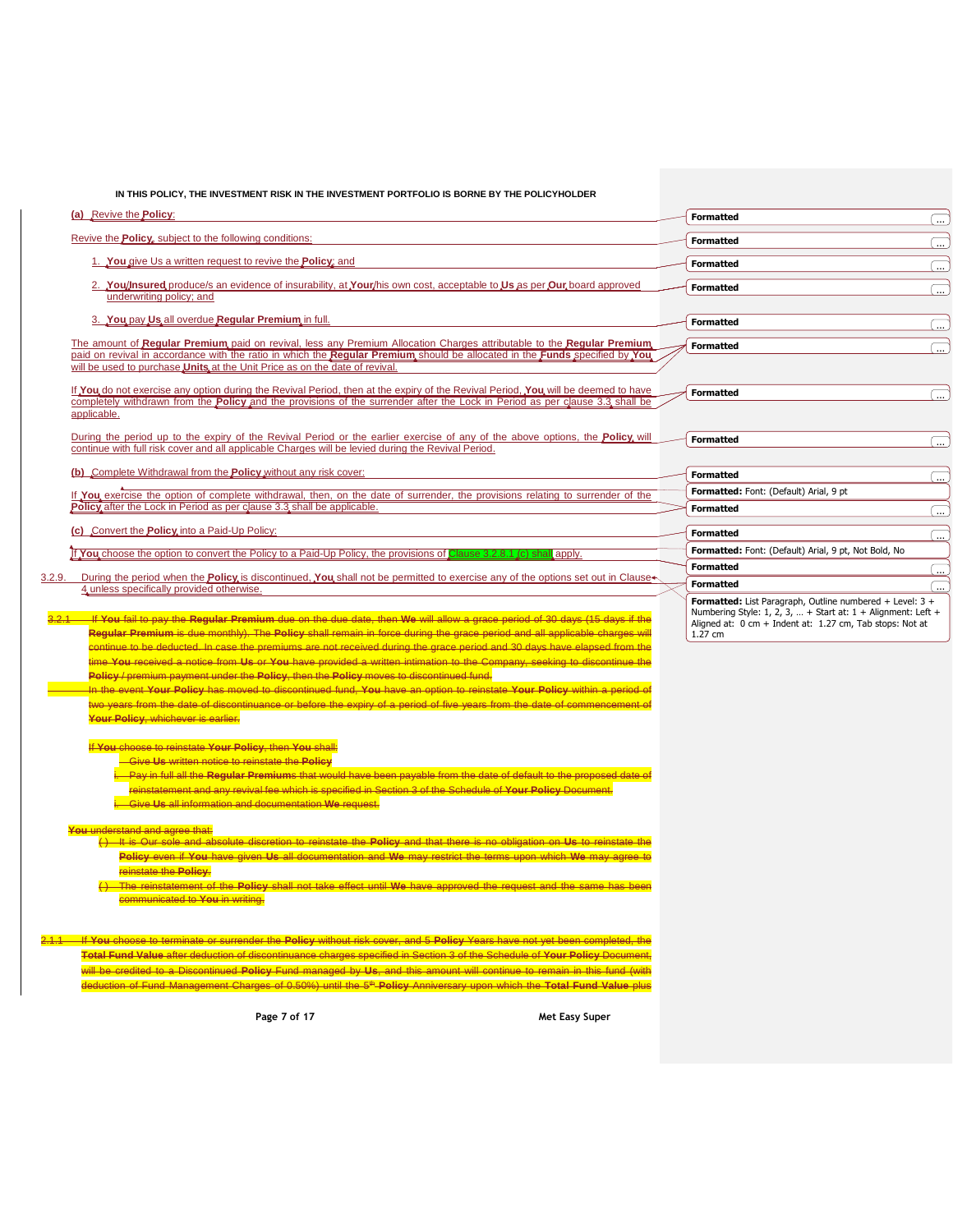interest rate which is at least equal to 4% p.a., during the period, the **Policy** was in discontinued fund , shall be payable to **You** by means of a cheque or demand draft, to be delivered to **Your** last known address or by any other electronic mode of payment. If the **Insured** dies before the 5th **Policy** Anniversary, the **Total Fund Value** as on the date the **Policy** was discontinued plus interest rate which is at least equal to 4% p.a. for the period the **Policy** was in discontinued Fund, will be payable.

3.3.2The reinstatement of the **Policy** and the terms on which it is reinstated will be in **Our** sole and absolute discretion. **We** shall not the **Policy**, unless:

- **You** have given written notice to **Us** of **Your** intention to reinstate at least 7 days before the end of the 2 year period from the date of discontinuance of **Your Policy** or expiry of the 5 year period for the **Date Of Commencement** whichever is earlier; and
- b. **You** meet Board approved underwriting requirements, at the time of reinstatement and
- b. **You** provide **Us** with all the information and documentation that **We** may seek for the purposes of reinstatement; and b. **You** have paid all unpaid **Regular Premium** due between the date of default to the proposed date of reinstatement; and
- b. **You** agree to the deduction of applicable **Policy Charges** and **Premium Allocation Charges**; and
- b. **You** agree that any reinstatement to which **We** consent shall only be effective from the date of **Our** written endorsement of reinstatement.

2.2.3.In the event of reinstatement of **Policy** after the **Policy** has moved to the Discontinued Fund, all due and unpaid premiums shall be payable by **the Policyholder**. The **Policy** shall be revived subject to the Board approved underwriting **Policy** restoring the risk cover along with the investments made in the **Unit Linked Fund**s as chosen by the **Policy**holder, out of the discontinued fund less the **Policy** administration charge and premium allocation charge as applicable during the discontinuance period. The discontinuance charges deducted at the time of discontinuance of the **Policy** shall be added back to the **Unit Linked Fund**s

2.2.3.In the event of **Policy** discontinuance after expire of lock in period of 5 years, **We** will send a notice within a period of 15 days from the date of expiry of grace period to a discontinued **Policy**holder giving the following options:

2.2.3.0.Revive the **Policy** within a period of two years or

.<br><del>Complete withdrawal from the **Policy** without any risk cover</del>

2.2.3.0.Convert the **Policy** into paid-up **Policy**, with the paid-up sum assured calculated by multiplying the sum assured by the total number of premiums paid to the original number of premiums payable as per the terms and conditions of the **Policy**

2.2.3.In case **You** choose the option to revive the **Policy** within a period of 2 years from the date of discontinuance of the premium, the **Policy** is deemed to be in-force with risk cover as per the terms and conditions of the **Policy**.

2.2.3.If **You** do not exercise any option within 30 days from the date of receipt of the notice, the **Policy** will be treated as if **You** have opted for complete withdrawal from the **Policy** without any risk cover. The proceeds of the **discontinued Policy** will be payable to **You imediately upon such discontinuance.** 

### 3.3. **Policy Surrender**

- 3.3.1. After the 5 th **Policy** Anniversary, **You** may surrender the **Policy** at any time during the **Policy Term** and the **Total Regular Premium Fund Value** will be payable.
- 3.3.2. Before the completion of the first 5 **Policy** Years, **You** may surrender the **Policy** and the **Total Regular Premium Fund Value** after deduction of any **Discontinuance Charges** specified in **Section 3** of the **Schedule** will be credited to a **Discontinued Policy Fund** managed by **Us**, and this amount will continue to remain in this fund (without the deduction of any charges) until the commencement of the 6<sup>th</sup> Policy Year upon which the <del>Total th</del>e relevant Fund Value plus any sharps y sharps computed at a minimum interest of 4% pa shall be payable

**Formatted:** Font: Bold

**Formatted:** Font: Not Bold

**Page 8 of 17 Met Easy Super**

**Formatted:** Font: (Default) Arial, 9 pt **Formatted:** Normal, No bullets or numbering

**Formatted:** Font: (Default) Arial, 9 pt **Formatted:** Normal, No bullets or numbering **Formatted:** Font: (Default) Arial, 9 pt, Bold **Formatted:** Font: (Default) Arial, 9 pt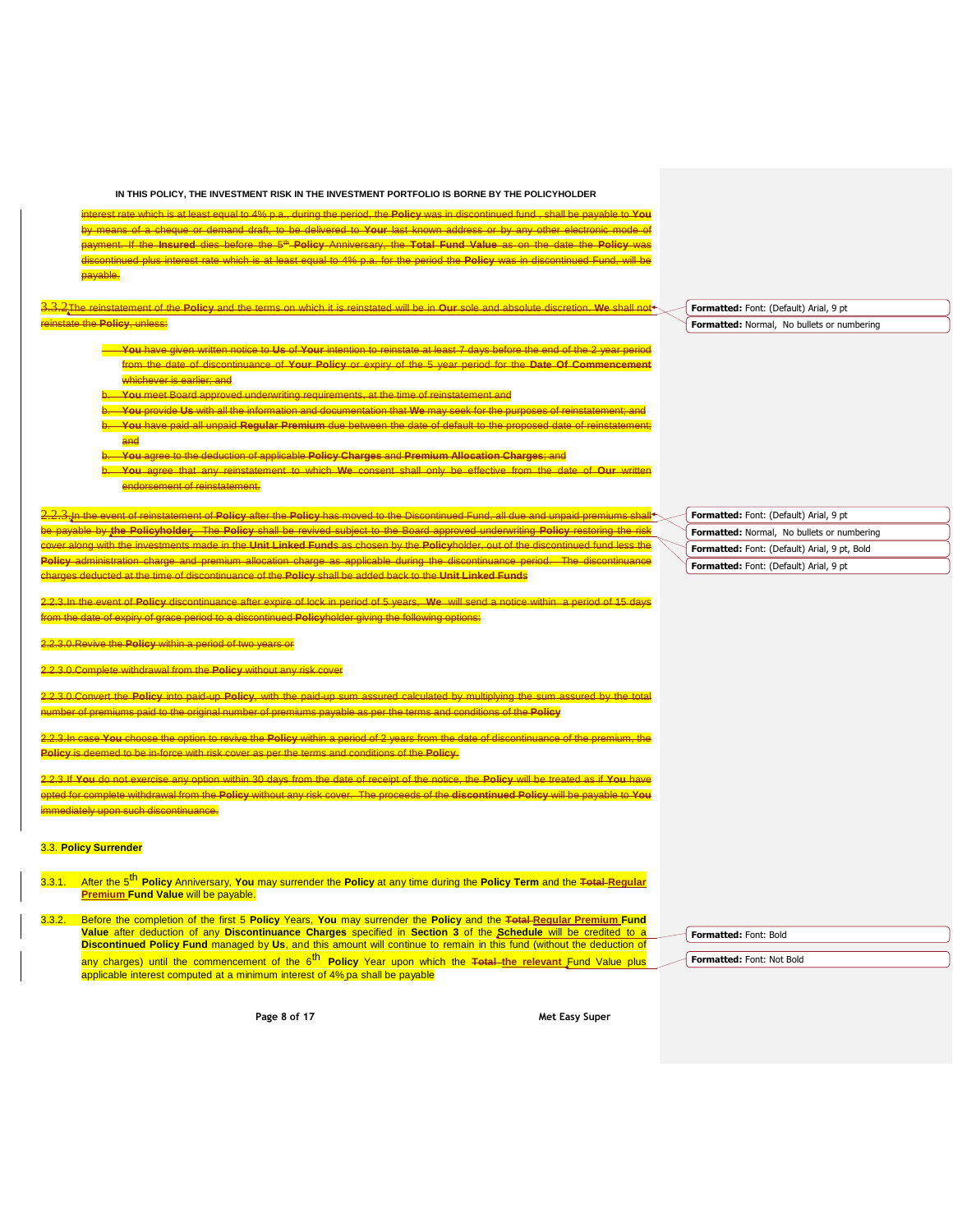| 3.3.3. | circumstances that We may determine as being exceptional. We may, with the prior approval of the IRDA,<br>ln           |  |
|--------|------------------------------------------------------------------------------------------------------------------------|--|
|        | defer the termination/surrender of the Policy for a period not exceeding 30 dayssix months from the date of receipt of |  |
|        | request for termination/surrender of the <b>Policy</b> . Examples of such circumstances are:                           |  |
|        |                                                                                                                        |  |
|        | 3.3.3.                                                                                                                 |  |
|        | 1. When one or more stock exchanges which provide a basis for valuation for a substantial portion of the assets of     |  |
|        | the fund are closed other than for ordinary holidays.                                                                  |  |
|        | 2. When, as a result of political, economic, monetary or any circumstances that are out of Our control, the            |  |
|        | disposal of the assets of the Unit-Linked Fund are not reasonable or would not in Our view be reasonably               |  |
|        | practicable without being detrimental to the interests of the remaining Policyholders invested in the Unit-Linked      |  |
|        | Fund(s).                                                                                                               |  |
|        | 3. During periods of extreme market volatility, resulting in non-valuation of funds, during which termination of       |  |
|        | the Policy would, in Our opinion, be detrimental to the interests incress of the existing Policyholders invested in    |  |
|        | the Unit-Linked Fund.                                                                                                  |  |
|        | 4. In case of natural calamities, strikes, war, civil unrest, riots and bandhs;                                        |  |
|        | 5. In the event of any circumstance of force majeure or disaster that affects <b>Our</b> normal functioning.           |  |

## **3.4. Premium Redirection**

All premiums paid will be allocated to the funds specified in the **Schedule** and allocated in the proportion also specified in the **Schedule**. **You** may change the premium allocation proportion once every **Policy Year** free of charge. Any subsequent changes in a **Policy Year** will attract the Miscellaneous Charge specified in Section 3 of the **Schedule**. Any change **You** make must comply with the applicable rules of the **Unit Linked Funds**, if any, and will only be processed if (a) the sum of the proportionate allocations is equal to one hundred percent (100%); and (b) the allocation proportion for any one fund is at least twenty percent (20%) of the premium. This facility is not available if the Auto Rebalancing option is in force.

#### **3.5. Increase/Decrease in premiums & Increase /Decrease In Sum Assured**

**You** are not allowed to change the **Regular Premiums** or the **Base Sum Assured** under this **Policy**.

# **4. Fund Provisions**

## **4.1.Unit Allocation**

The **Regular Premium** net of allocation charges will be allocated to the **Unit Linked Funds** specified in the **Schedule** provided that the minimum amount allocated to any **Unit Linked Fund** shall be 20% of the **Regular Premium subject** to applicable rules, if any, of that **Unit Linked Fund**.

The **Regular Premium** net of allocation charges will be used to buy **Unit**s in the chosen **Unit Linked Funds** by using the **Net Asset Value** calculated in accordance with in Section 4.4 below provided that:

- 4.1.1. If the **Regular Premium** is received by local cheque/DD (payable at par where the premium is received) before 15:00 hours on a **Business Day**, the **Valuation Date** will be the same **Business Day**.
- 4.1.2. If the **Regular Premium** is received by local cheque/DD (payable at par where the premium is received) after 15:00 hours on a **Business Day**, the **Valuation Date** will be the next **Business Day**.
- 4.1.3. If the **Regular Premium** is received by any other authorized mode, the **Valuation Date** will be the **Business Day**  on which the payment is realized.
- 4.1.4. If no valuation is undertaken on a **Business Day**, then the **Valuation Date** will be the date when the next valuation is done. **Regular Premium** received prior to the due date will be allocated to the chosen **Unit Linked Funds** only on the due date.

**Page 9 of 17 Met Easy Super**

**Formatted:** Font: Not Bold

**Formatted:** Font: (Default) Arial, 9 pt, Font color: Black **Formatted:** Left, Indent: Left: 1.27 cm, Right: 0 cm, Line spacing: single, No bullets or numbering, Adjust space between Latin and Asian text, Adjust space between Asian text and numbers, Tab stops: Not at 2.89 cm

**Formatted:** Indent: Left: 1.27 cm, No bullets or numbering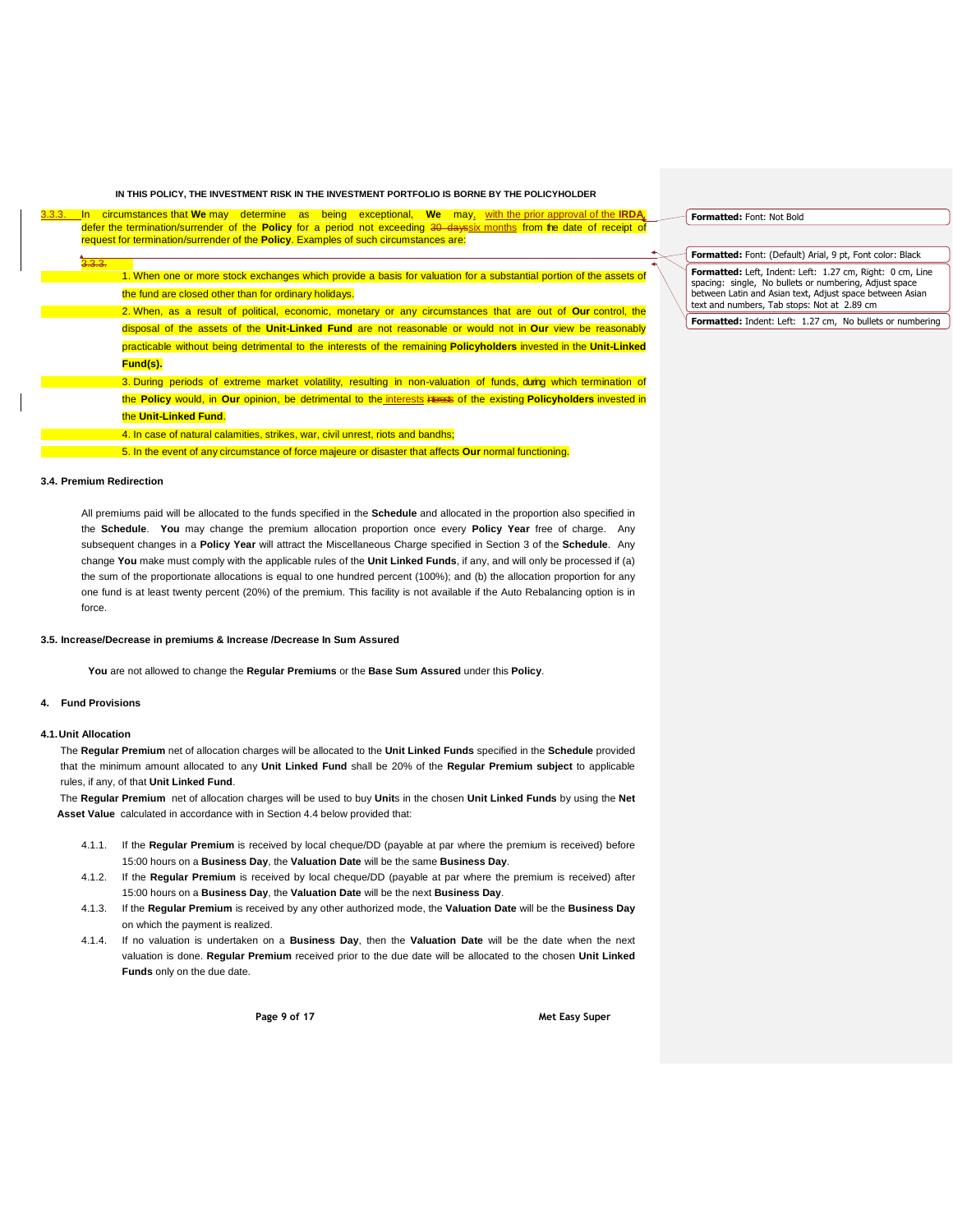### **4.2. Unit Allocations & Nominal Value**

**Unit** allocations will be rounded up to four decimal places.

## **4.3. Valuation of Funds**

- **4.3.1.** The assets to which the **Unit Linked Funds** are referenced will be valued daily and will be based on whether overall **Unit**s are to be purchased (Appropriation price) or sold (Expropriation price) in the **Unit Linked Funds** in order to meet the day to day transactions in that **Unit Linked Fund**.
- **4.3.2. We** will determine the Appropriation price using the following methodology: (Market value of the assets held by the **Unit Linked Fund** plus expenses incurred in the purchase of assets plus the value of any current assets plus any accrued income net of Fund Management Charges as shown in Section 3 of the **Schedule** less the value of any current liabilities less provisions, if any)/number of outstanding units in the relevant **Unit Linked Fund**.
- **4.3.3. We** will determine the Expropriation price of a **Unit Linked Fund** using the following methodology: (Market Value of the assests held by the **Unit Linked Fund** less the expenses incurred in the sale of such assets plus the value of any current assets plus any accrued income net of Fund Management Charges as shown in Section 3 of the **Schedule** less the value of any current liabilities, less provisions, if any)/number of outstanding in the relevant **Unit Linked Fund**.
- **4.3.4. We** shall make all decisions about the selection and valuation of the assets to which a **Unit Linked Fund** is referenced subject to regulatory guidelines in the regard.
- **4.3.5.** The **Unit Linked Fund** value will be calculated using the **Net Asset Value** on the correspoding **Valuation Date** falling on or immediately after the **Relevant Date**. If a request/notice is received:

**4.3.5.1.** Before 15:00 hours on a **Business Day**, the **Valuation Date** will be the same **Business Day**;

**4.3.5.2.** After 15:00 hours on a **Business Day**, the **Valuation Date** will be the next **Business Day**.

- **4.3.6.** If no valuation is undertaken on a **Business Day**, then the **Valuation Date** will be the date when the next valuation is done.
- **4.3.7. We** may change these rules by sending **You** 15 days prior written notice.

#### **4.4. Calculation of Net Asset Value**

**We** will calculate the **Net Asset Value** in accordance with the following formula:

(Market value of investments held by the fund + value of Current Assets – value of Current Liabilities and Provisions, if any) / (Number of units existing on Valuation Date (before creation / redemption of units)

The **Net Asset Value** will be rounded up to four decimal places but there will be no difference between the prices at which **Unit**s are bought or sold on a particular day.

#### **4.5. Switches between Unit Linked Funds**

If the **Policy** is in force **You** may give **Us** a written request to switch between the existing investments in **Unit Linked Funds** provided that:

**Page 10 of 17 Met Easy Super**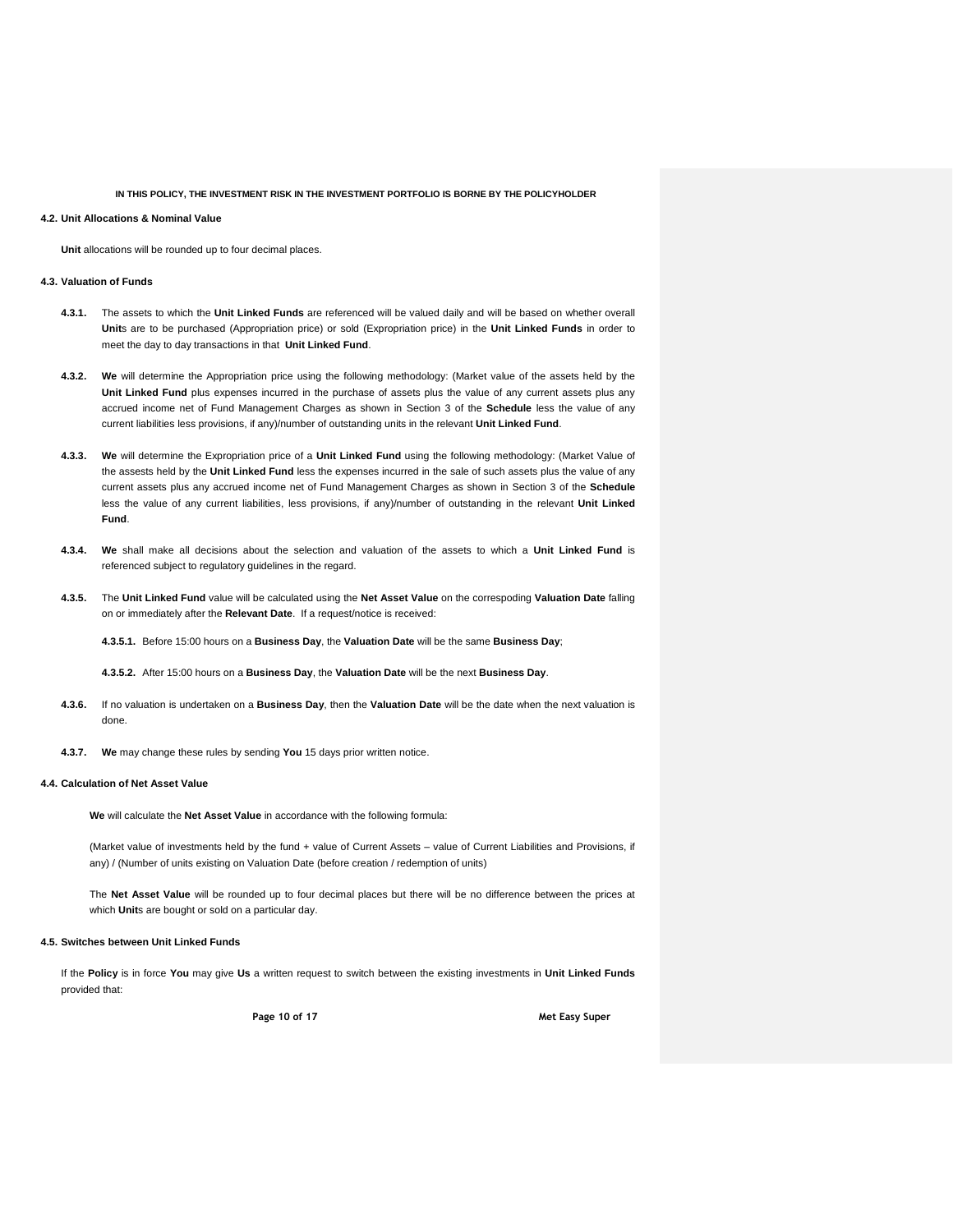- **4.5.1.1.** The proposed switch is in accordance with the rules applicable to the **Unit Linked Funds**;
- **4.5.1.2.** The first 4 switches in any **Policy Year** will be free of any charges. All subsequent switches in that **Policy Year** will be subject to the applicable charges specified in Section 3 of the **Schedule**.
- **4.5.1.3.** All request for switches made through **Our** online Policy Portal will be free of any charges.
- **4.5.1.4.** the minimum amount for any proposed switch is Rs.5,000.
- **4.5.1.5. We** shall not approve of the request switch if the Auto Rebalancing Option is in force under the **Policy**.

## **4.6. Auto Rebalancing Option**

- **4.6.1.** In case **You** have chosen the Auto Rebalancing Option, **Your** investible premiums will be invested between Flexi Cap Fund and Protector II Fund in the proportions as chosen by **You** (allocation proportion to be minimum 20% in any of the above 2 funds and total of both the funds to be equal to 100%) .
- **4.6.2.** Depending on the rebalancing trigger level chosen by **You** (10%/15%/20%/25% increase or decrease in the Base Fund Value) the proportion between Flexi Cap and Protector II will be readjusted accordingly.
- **4.6.3. You** may change the proportion between Flexi Cap and Protector II once every **Policy Year** free of charge. Any subsequent change in proportion in the same **Policy Year** will be charged as per the miscellaneous charges mentioned in Section 3 of the **Schedule**.
- **4.6.4. You** may opt out of this strategy once in a **Policy Year** and may opt into the self-managed option wherein **You** will be required to choose the Fund allocation proportion between various **Unit Linked Funds**.
- **4.6.5.** This option will be deactivated in case of **Discontinued Policies**.
- **4.6.6.** In case of renewal premiums, the Fund Value to be considered for rebalancing trigger will be the sum of the original **Regular Premium Fund Value** and the subsequent renewal premiums received after deducting Premium Allocation charges.
- **4.6.7.** In case of **Partial Withdrawal**, the Fund Value to be considered for rebalancing trigger will be the Fund Value as reduced due to **Partial Withdrawals**.

#### **4.7 Systematic Transfer Option**

4.7.1 In case **You** have chosen Systematic Transfer Option, the Fund Value in Protector II Fund will be transferred to Flexi Cap Fund automatically in a predefined proportion at the end of every **Policy Month**. The predefined proportion is as follows:

| Month1             | 1/12 of the units available at the end of Month1 |
|--------------------|--------------------------------------------------|
| Month <sub>2</sub> | 1/11 of the units available at the end of Month2 |
|                    |                                                  |
| Month <sub>5</sub> | 1/8 of the units available at the end of Month5  |

**Page 11 of 17 Met Easy Super**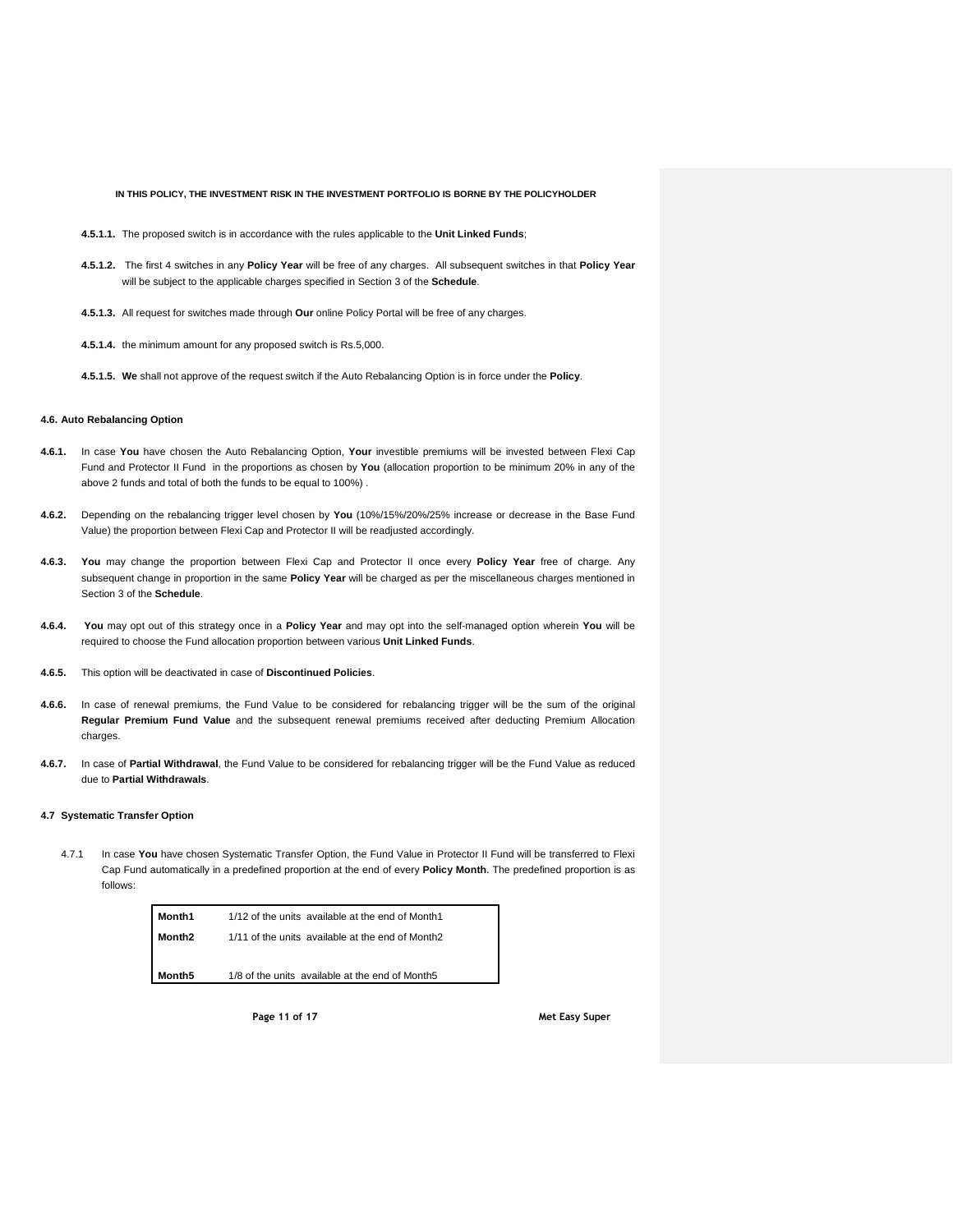

**Month11** 1/2 of the units available at the end of Month11 **Month12** Balance Units available at the end of the Month12

- 4.7.2 **You** may Opt into the Systematic Transfer Option any time during the **Policy Term** by giving alteast 30 days' notice before the next Policy Anniversary.
- 4.7.3 **You** may opt out of the Systematic Transfer Option any time during the **Policy Term** by giving atleast 30 days' notice before the next **Policy Anniversary**
- 4.7.4 In case **You** choose Systematic Transfer Option during the **Policy Term**, the option will be activated only from next **Policy Anniversary**.
- 4.7.5 Switching is not allowed to and from Protector II and Flexi Cap fund when Systematic Transfer Option is active
- 4.7.6 Auto Rebalancing is not allowed when Systematic Transfer Option is active
- 4.7.7 Systematic Transfer Option will remain active till such time all due **Premiums** are being paid regularly.

## **4.8. Changes in existing Unit Linked Fund**

- 4.8.1. **We** may at **Our** sole and absolute discretion establish a new **Unit Linked Fund** or close any of the existing **Unit Linked Funds** specified in Section 2 of the **Schedule** with the prior approval of the Insurance Regulatory and Development Authority
- 4.8.2. **We** will send **You** at least 4 weeks prior written notice of the **Unit Linked Fund** closure date**.** If **You** have not informed **Us** in writing at least 7 days before the closure date of another **Unit Linked Fund** to which the closing fund value is to be switched, then **We** will automatically switch the fund value to the **Unit Linked Fund** which offers the highest proportion of investment in Government Securities. **We** will not charge any switching fee for any such **Unit Linked Fund** closure

#### **4.9. Change to Term and Conditions**

- 4.9.1. **We** may change these terms and conditions, the rules for the **Unit Linked Funds** and the benefits conferred by the **Policy** if there is a change in the law, legislation or taxation affecting **Us** or the **Unit Linked Funds** or the **Policy**, or if there is a change in circumstances which makes it impossible or impracticable for **Us** to follow these terms and conditions. Changes will be made with the prior approval of the Insurance Regulatory and Development Authority.
- 4.9.2. **We** will send **You** notice of any changes to the terms and conditions, rules for the Unit **Linked Funds** and benefits within four weeks from the date of effecting such changes. If **You** do not agree with the changes and do not give **Us** written notice of **Your** disagreement within four weeks of **Our** notice of the change, it will be deemed that **You** have accepted the change. If **We** receive notice of **Your** objection within 4 weeks of **Our** notice of the change, **You** may surrender the Policy and no surrender charges will be levied upon such surrender.

#### **5. Ownership Provisions**

#### **1.1. Nomination & Assignment**

- **1.1.1.** At any time before the **Date of Maturity You** may nominate a **Nominee** or change any existing nomination by giving **Us** prior written notice. No nomination or change in **Nominee** will be effective until **We** have made an endorsement to the **Schedule**.
- **1.1.2.** If no nomination has been made or all **Nominees** die before payment becomes due under the **Policy**, then **We** shall make

**Page 12 of 17 Met Easy Super**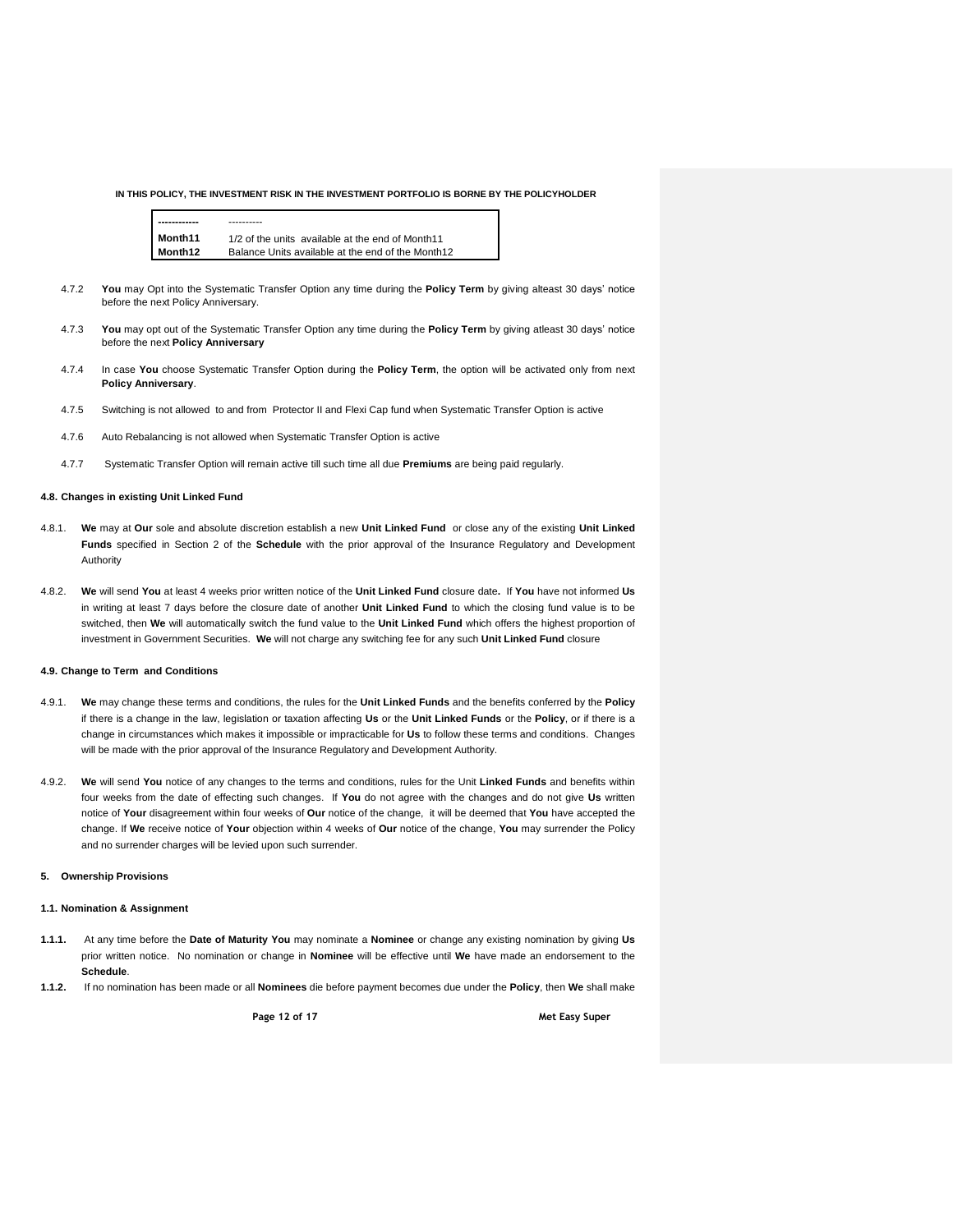any payment due under the **Policy** to **You** or **Your** legal heirs or representatives which shall be a final and valid discharge of **Our** obligations under the **Policy**.

- **1.1.3.** If the **Nominee** is a minor at the time payment becomes due under the **Policy**, then **We** shall make payment to the **Appointee** named in the **Schedule**.
- **1.1.4. You** may assign this **Policy** by giving **Us** written notice. An assignment will be effective against **Us** only once **We** have received written notice of the assignment and a copy of the **Policy** document and **We** have made an endorsement to the **Schedule**.
- **1.1.5.** In registering an assignment or nomination, **We** do not accept any responsibility or express any opinion as to its validity or legality.

#### 6. **Termination of Policy**

The **Policy** will be terminated on the occurrence of the earliest of the following:

- a) The date of confirmation by **Us** of the termination of the **Policy** under Section 3.3; or
- b) **Date of Maturity**; or
- c) The Date of receipt of the intimation of death of the **Insured**; or
- d) the Date of surrender of the **Policy**; or
- e) **If** the **Regular Fund Value** becomes equal to 100% of the **Annualized Premium,** if the **Policy** has completed at least 5 **Policy Years**.

## **7. General Provisions**

- **7.1. Free Look Period:** You may cancel the **Policy** by giving Us a signed written notice within 15 days of receiving the **Policy**  stating the reasons for **Your** objection and **We** will pay an amount equal to non-allocated premiums plus charges levied through cancellation of **Units** plus the **Total Regular Premium Fund Value** at the date of cancellation subject to deduction of stamp duty and proportionate risk premium for the period of cover.
- **7.2. Taxation:** Any tax benefits under the **Policy** shall be in accordance with the prevailing laws relating to taxation in India and any amendments thereto from time to time. We reserve the right to deduct, charge or recover taxes or applicable duties (whether now applicable or which may be levied in the future) in accordance with applicable law from any payments received or made under or in relation to the **Policy**.
- **7.3. Suicide:** If the **Insured** commits suicide whilst sane or insane within 1 year from the **Date of Issue** or the **Date of Commencement** or the date of the last reinstatement, whichever is later, **Our** liability to make any payment under this **Policy** shall be limited to the **Total Regular Premium Fund Value** as on the **Relevant Date** as on date of death**.** Any charge recovered subsequent to the date of death shall be paid-back to **Your** nominee or beneficiary along with the **Death benefit**.
- **7.4. Currency & place of payment:** All amounts payable either to or by **Us** under the **Policy** will be paid in the currency shown in Section 1 of the **Schedule**. Such amounts will be paid by a negotiable bank draft or cheque drawn on a bank in the country in which the currency of this **Policy** is denominated.
- **7.5. Disclosure:** This **Policy** has been issued based on **Your** representation that **You** have made full and accurate disclosures of all material facts and circumstances and that **You** have not misrepresented or suppressed any material facts or circumstances. If it comes to **Our** knowledge that **You** have misrepresented or suppressed any material facts and circumstances **We** shall reserve the right to take such action, as **We** deem appropriate including the cancellation of the **Policy** and forfeiture of the **Regular Premium** received. If **You** or anyone acting for **You** or at **Your** direction or with **Your** knowledge makes or advances

**Page 13 of 17 Met Easy Super**

**Formatted:** Font: Not Bold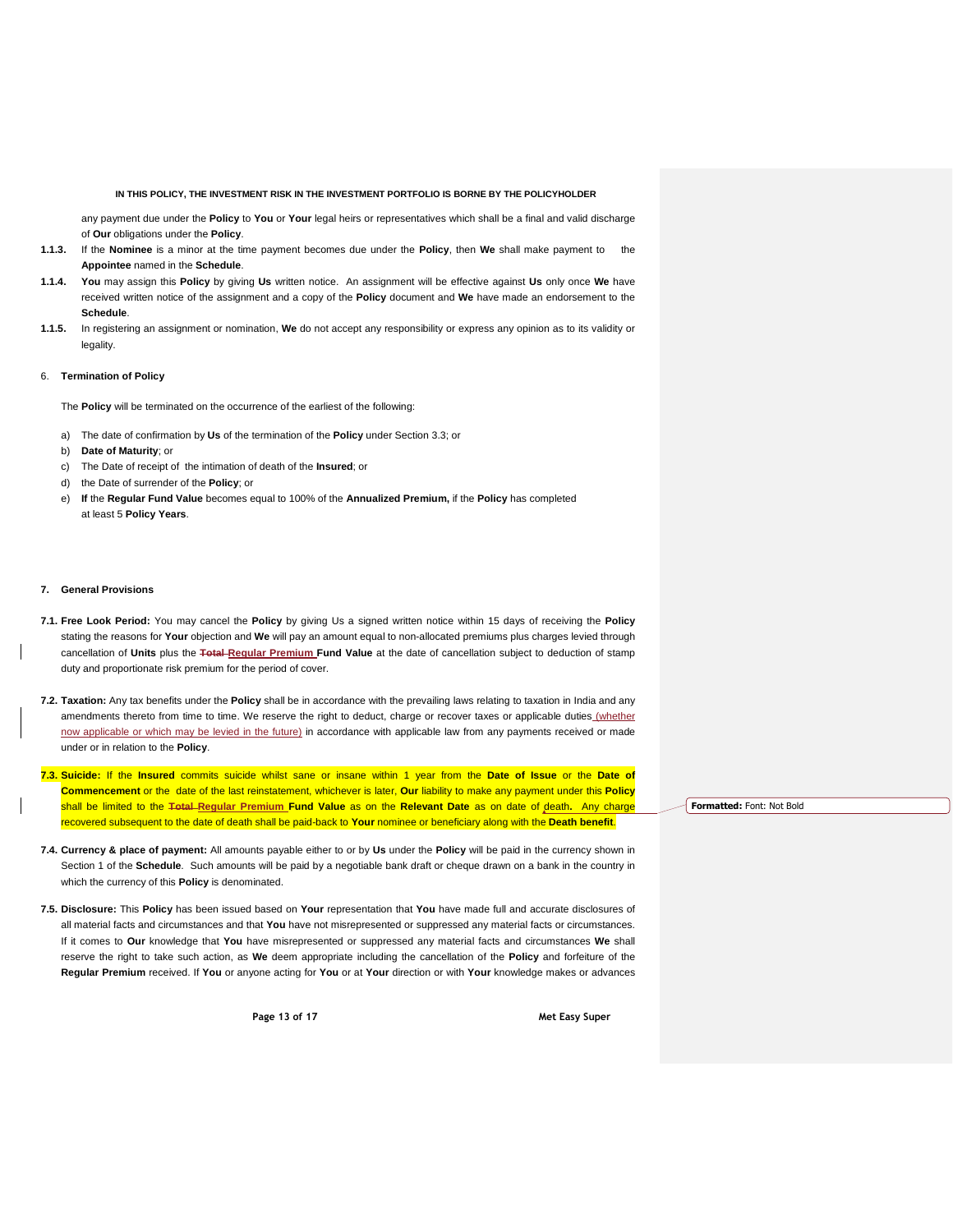any claim knowing it to be false, fraudulent or dishonest in any respect, then this **Policy** and any **Rider** will be void and any payments due to **You** or made by **You** will be forfeited.

- **7.6. Proof of Age**: Subject to Section 45 of the Insurance Act 1938, if the actual age of the **Insured** differs from the **Age** stated in the **Application** then:
- 7.6.1. If the **Insured**'s actual age is higher than **Age** stated in the **Application**, then the accumulated difference between the **Mortality Charges** applied and applicable to the actual age will be paid to **Us** from the **Date of Commencement** with interest at such rate and in such manner as **We** charge for the late payment of **Regular Premium**. The difference so paid will not be used to buy **Unit**s. If such difference and interest is not paid within 30 days of it being requested, **We** are hereby authorized to recover the same by the cancellation of **Unit**s.
- 7.6.2. If the **Insured**'s actual age is lower than **Age** stated in the **Application**, the **Mortality Charges** shall be altered corresponding to the actual age from the **Date of Commencement** and **We** may, at **Our** discretion, refund without interest the accumulated difference between the corrected **Mortality Charges** and the original **Mortality Charges.**
- 7.6.3. If the **Insured**'s actual age is such that it would have made him ineligible for this **Policy**, then **We** may at **Our** option cancel the **Policy** and refund the **Total Regular Premium Fund Value** after deduction of discontinuance charges specified in the **Schedule**.

## **7.7. Claims Procedure**

- 7.7.1. It is a condition precedent to **Our** liability under this **Policy** that **We** have received all of the following information and documentation and any other information or documentation **We** request, including but not limited to:
	- The original **Policy** document.
	- **Our** claim forms duly completed**.**
	- The official death certificate issued by a competent governmental authority.
	- First Information Report, police inquest report and a post-mortem report if death is due to any unnatural cause.
	- Proof of title to the **Policy** where applicable
	- **Nominee**/legal heir identification and address proof.
- 7.7.2. **We** will not be obliged to make any payment of the **Maturity Benefit** unless and until **We** have re**ceived** all of the information and documentation **We** request, including but not limited to
	- The **Policy** document
	- The discharge voucher as prescribed by **Us**

In the event of there being a delay in intimation of a claim to **Us**, due to reasons beyond **Your**/Claimant's control, **We** may condone such delay on merits."

- **7.8. Loss of the Policy document**: If the **Policy** is lost or destroyed, **You** may make a written request for a duplicate **Policy** which **We** will issue duly endorsed to show that it is in place of the original document, provided that **We** receive the fee **We** prescribe for issuing the duplicate **Policy**. Upon the issue of a duplicate **Policy**, the original will cease to have any legal force or effect. **You** agree that **You** will indemnify and hold **Us** free and harmless from and against any claims or demands which may arise under or in relation to the original policy document.
- **7.9. Policyholder's Rights**; To exercise **Your** rights or options, under this **Policy**, **You** should follow the procedures stated in this **Policy**. If **You** want to request a change in payment mode, change **Your Nominee**, change an address or exercise any other

**Page 14 of 17 Met Easy Super**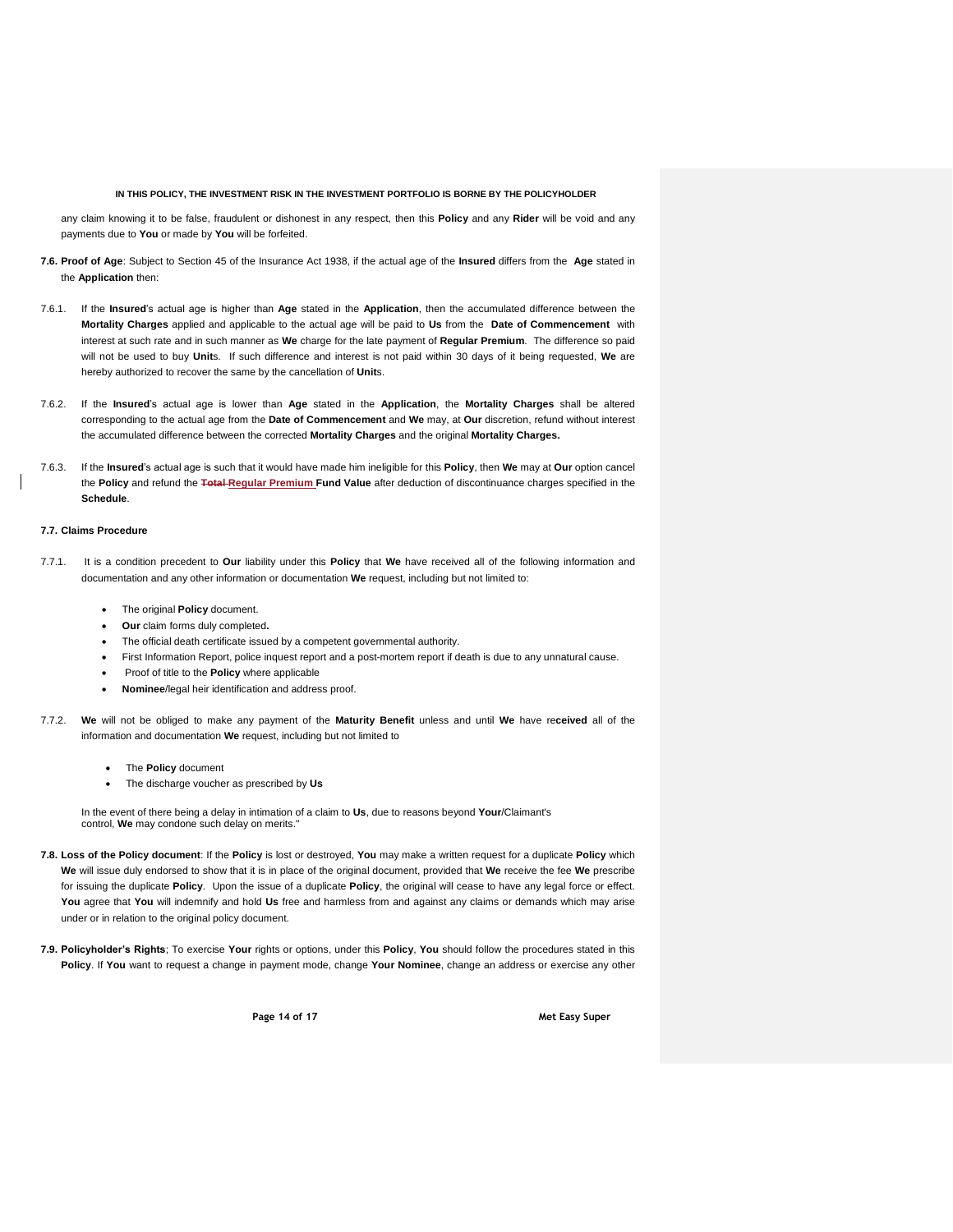options under the **Policy**, **You** shall do so only using the forms prescribed for each purpose which are available with **Your** Financial Advisor or from **Our** local office.

- **7.10.Travel, Residence and Occupation**: This **Policy** does not impose any restrictions as to travel, residence or occupation, except as otherwise provided in any special provisions to this **Policy** or notified by local governments for travel advisory risks.
- **7.11.Governing Law &Jurisdiction**: The terms and conditions of the **Policy** shall be governed by and be interpreted in accordance with Indian law and all disputes or differences arising under or in relation to the **Policy** shall be subject to the sole and exclusive jurisdiction of the courts situated in Bangalore.
- **7.12.Address for Communication**: All notices and communications in respect of this **Policy** shall be addressed to **Us** at the following address:

**PNB MetLife India Insurance Company Limited Registered Office, 'Brigade Seshamahal' 5, Vani Vilas Road, Basavanagudi, Bangalore – 560 004.**

#### **7.13.Grievance Redressal Mechanism**

In case **You** have any complaint /grievance, **You** may approach any of our following touch points:



Call **1800-425-69-69** (Toll free) or **080-26502244** or Fax 080 41506969

Email us at [India\\_GrievanceCell@pnbmetlife.co.in](mailto:India_GrievanceCell@pnbmetlife.co.in)

write to **"Customer Service Department"**, PNB MetLife India Insurance Co Ltd, Brigade Seshmahal,5, Vani Vilas Road, Basavangudi, Bangalore-560004, India

Visit our website [www.pnbmetlife.co.in](http://www.pnbmetlife.co.in/)

Visit our nearest PNB MetLife branch across the country

- In case **You** are not satisfied with the resolution provided by the above touch points,
	- **You** can write to **Our Grievance Redressal Officer** at GRO@pnbmetlife.co.in or send a letter to the Registered Office " PNB MetLife India Insurance Co Ltd, Brigade Seshmahal,5, Vani Vilas Road, Basavangudi, Bangalore-560004, India"

Please address **Your** queries or complaints to the Customer Services Department, and **Your** grievances to the Grievance Redressal Officer, who are authorized to review **Your** queries or complaints or grievances and address the same. Please note that only an officer duly authorized by **Us** has the authority to resolve **Your** complaints and grievances. **We** shall in no way be responsible, or liable, or bound by, any replies or communications or undertakings, given by or received from, any financial advisor or any employee who was involved in selling **You** this **Policy**.

**7.14.**In case **You** are not satisfied with the decision of the above office, or have not received any response within 10 days, **You** may contact the following official of the Insurance Regulatory and Development Authority for resolution:

**Grievance cell (Complaint against Life insurer) Insurance Regulatory and Development Authority** 

**Page 15 of 17 Met Easy Super**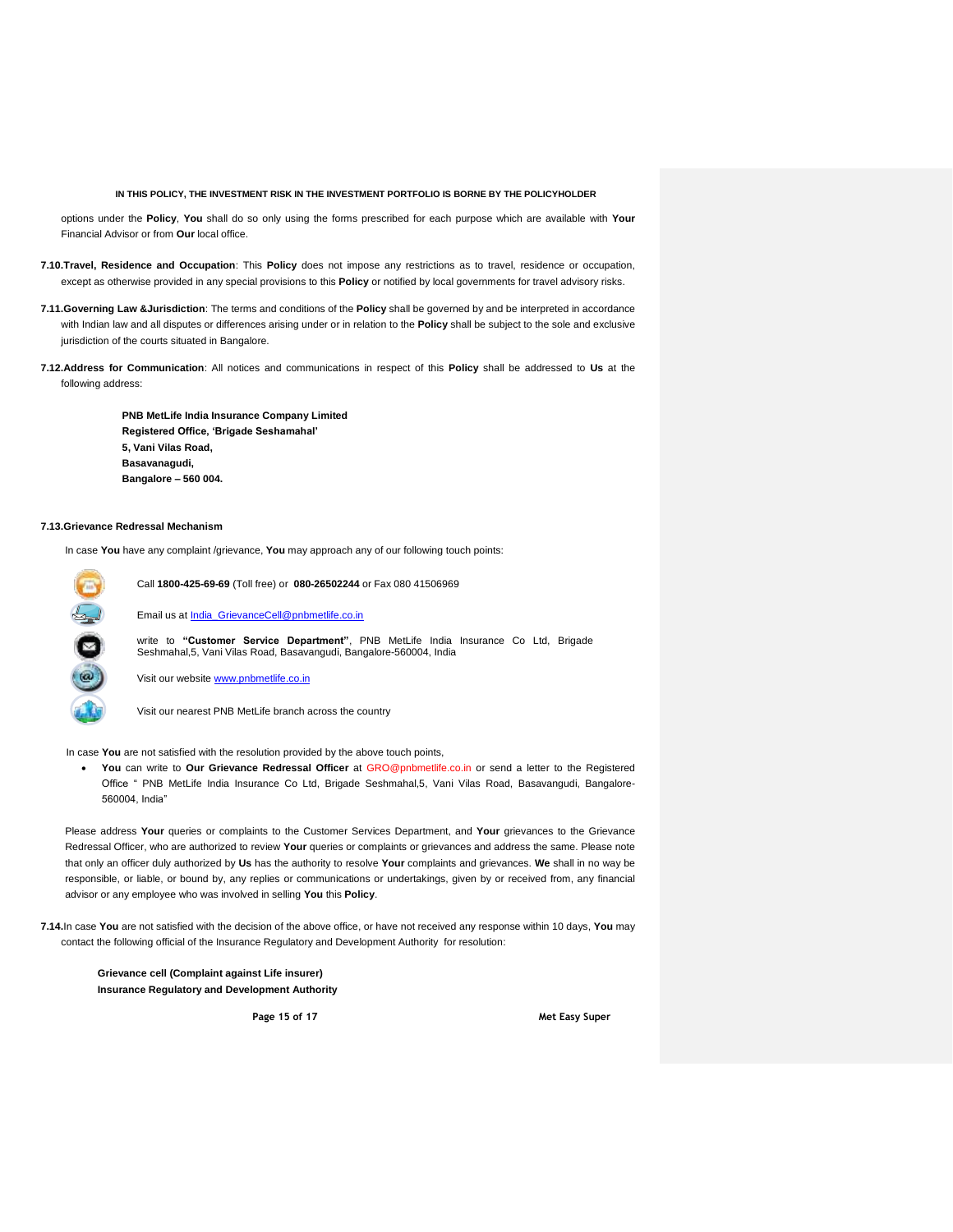**Parishrama Bhawanam, 5-9-58/B, Basheerbagh, Hyderabad – 500 004. Toll Free: 155255 E-mail: [lifecomplaints@irda.gov.in](mailto:lifecomplaints@irda.gov.in)**

**7.15.**In case **You** are not satisfied with the decision/resolution of the Company, **You** may approach the Insurance Ombudsman at the address enclosed as Annexure A, if **Your** grievance pertains to:

- Insurance claim that has been rejected or dispute of a claim on legal construction of the **Policy**
- Delay in settlement of claim
- Dispute with regard to premium
- Non-receipt of **Your Policy** document

The complaint should be made in writing duly signed by the complainant, **Nominee** or by his legal heirs with full details of the complaint and the contact information of complainant

**7.16.**As per provision 13(3)of the Redress of Public Grievances Rules 1998, the complaint to the Ombudsman can be made:

- Only if the grievance has been rejected by the Grievance Redress Machinery of the Insurer
- Within a period of one year from the date of rejection by the insurer
- If it is not simultaneously under any litigation.

## **7.17.Section 45 of the Insurance Act 1938**

No policy of life insurance effected before the commencement of this Act shall after the expiry of two years from the date of commencement of this Act and no policy of life insurance effected after the coming into force of this Act shall after the expiry of two years from the date on which it was effected, be called in question by an insurer on the ground that a statement made in the proposal for insurance or in any report of a medical officer, or referee, or friend of the insured, or in any other document leading to the issue of the policy, was inaccurate or false, unless the insurer shows that the such statement was on material matter or suppressed facts which it was material to disclose and that it was fraudulently made by the policy owner and that the owner knew at the time of making it that the statement was false or that it suppressed facts which it was material to disclose Provided that nothing in this section shall prevent the insurer from calling for proof of age at any time if he is entitled to do so, and no policy shall be deemed to be called in question merely because the terms of the policy are adjusted on subsequent proof that the age of the life insured was incorrectly stated in the proposal.

## **7.18. Compliance with Applicable Law**

## **7.18.1 Reporting of information:**

Pursuant to any law, in force in India or any other country (including, but not limited to, US Foreign Account Tax Compliance Act<sup>4</sup> ("FATCA")), applicable, whether directly or indirectly, to **Us** or **Our** affiliates/ group entities (collectively, "Laws"), or any agreement that **We** and/ or **Our** affiliates/ group entities may enter into with any governmental agency/ regulatory body/ organization in furtherance of any such Laws (collectively, "Agreement"); the Laws and the Agreements are collectively referred to as "Laws & Agreements"), **We** may be required to obtain certain information pertaining to **You**, and furnish, report, transfer or disclose the information obtained from **You**, or any other information that **We** and/ or **Our** affiliates/ group entities may possess pertaining to **You** including, but not limited to, information related to the policies held by **You** to such person, as may be required pursuant to the Laws & Agreement. Towards this end, **You** hereby agree that **You** shall furnish such further information pertaining to **You**, **Your** affairs and/ the policies owned or held by **You** with **Us**, as **We**, in **Our** sole discretion, may require or deem necessary to comply with any requirement imposed by the Laws & Agreements. Further, **You** hereby grant **Your** consent to **Us**, and further authorize **Us**, to furnish report, transfer or disclose all or any of the information (as above) to such person as is required pursuant to the Laws & Agreements, without there being the need of any further confirmation from or prior notice to **You**. It is hereby clarified that the consent granted herein shall, for all purposes, be deemed to be **Your** complete, final, valid and unequivocal consent. Without prejudice to the above consent granted by **You**, **We** shall also have the right to require **You** to provide **Us** with **Your** further written consent/ confirmation for furnishing, reporting, transferring or disclosing, in accordance with the Laws &

**Page 16 of 17 Met Easy Super**

**Formatted:** Outline numbered + Level: 2 + Numbering Style: 1, 2, 3, … + Start at: 1 + Alignment: Left + Aligned at: 0 cm + Indent at: 0.63 cm, Tab stops: 0.79 cm, Left + Not at 1.25 cm

**Formatted:** Indent: Left: 0 cm, Hanging: 0.79 cm, Outline numbered + Level: 3 + Numbering Style: 1, 2, 3, … + Start at: 1 + Alignment: Left + Aligned at: 1.29 cm + Indent at: 2.56 cm

**Formatted:** Indent: First line: 0 cm